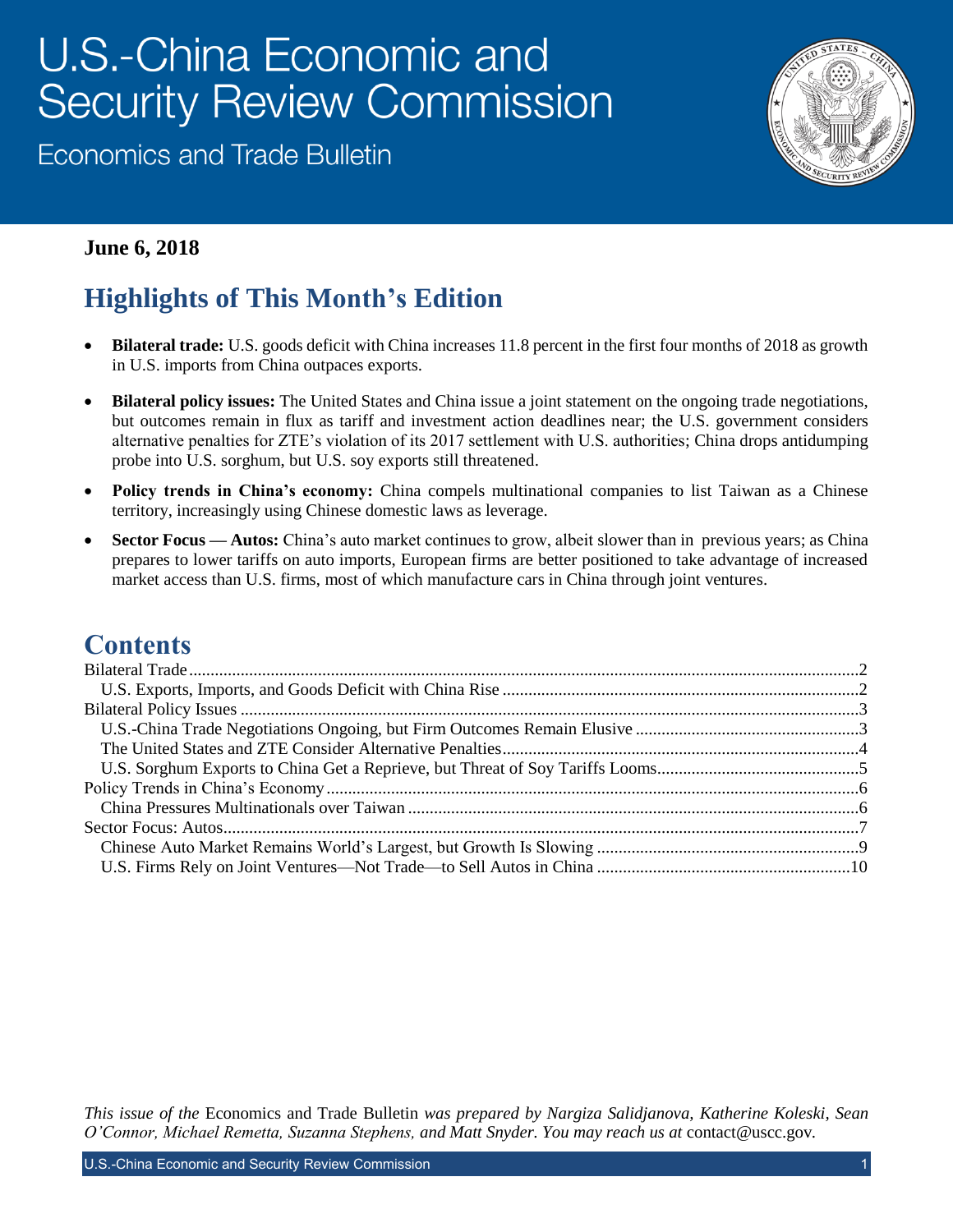### <span id="page-1-0"></span>**Bilateral Trade**

### <span id="page-1-1"></span>**U.S. Exports, Imports, and Goods Deficit with China Rise**

In April 2018, the U.S. goods deficit with China rose 1.2 percent year-on-year to \$27.9 billion, as both U.S. exports and imports from China increased (see Figure 1).<sup>1</sup> U.S. goods imports from China reached \$38.2 billion in April, a 2 percent increase year-on-year.<sup>2</sup> U.S. goods exports to China increased 4.4 percent year-on-year, reaching \$10.3 billion.<sup>3</sup> In particular, U.S. exports of primary metal manufacturing, petroleum and coal products, forestry products, and oil and gas increased by 99 percent, 60 percent, 43 percent, and 15 percent year-on-year, respectively.<sup>4</sup> Chinese exports of petroleum and coal products to the United States increased by 483 percent year-on-year, after underperforming last April.\* Chinese exports of beverages and tobacco and chemical products to the United States increased 46 percent and 23 percent year-on-year, respectively.<sup>5</sup>





*Source*: U.S. Census Bureau, "Trade in Goods with China," June 6, 2018. *<https://www.census.gov/foreign-trade/balance/c5700.html>*.

<span id="page-1-2"></span>In the first four months of 2018, the U.S. goods deficit with China reached \$119 billion, an 11.8 percent increase year-on-year with U.S. exports to China rising 7.5 percent year-on-year and U.S. imports from China increasing 10.6 percent year-on-year.

<sup>\*</sup> In April 2016, Chinese exports of coal and petroleum products to the United States totaled \$7 million, the lowest level since February 2012. In April 2015, these exports were \$25 million. U.S. Census Bureau, "USA Trade Online," June 6, 2018. *<https://usatrade.census.gov/>*.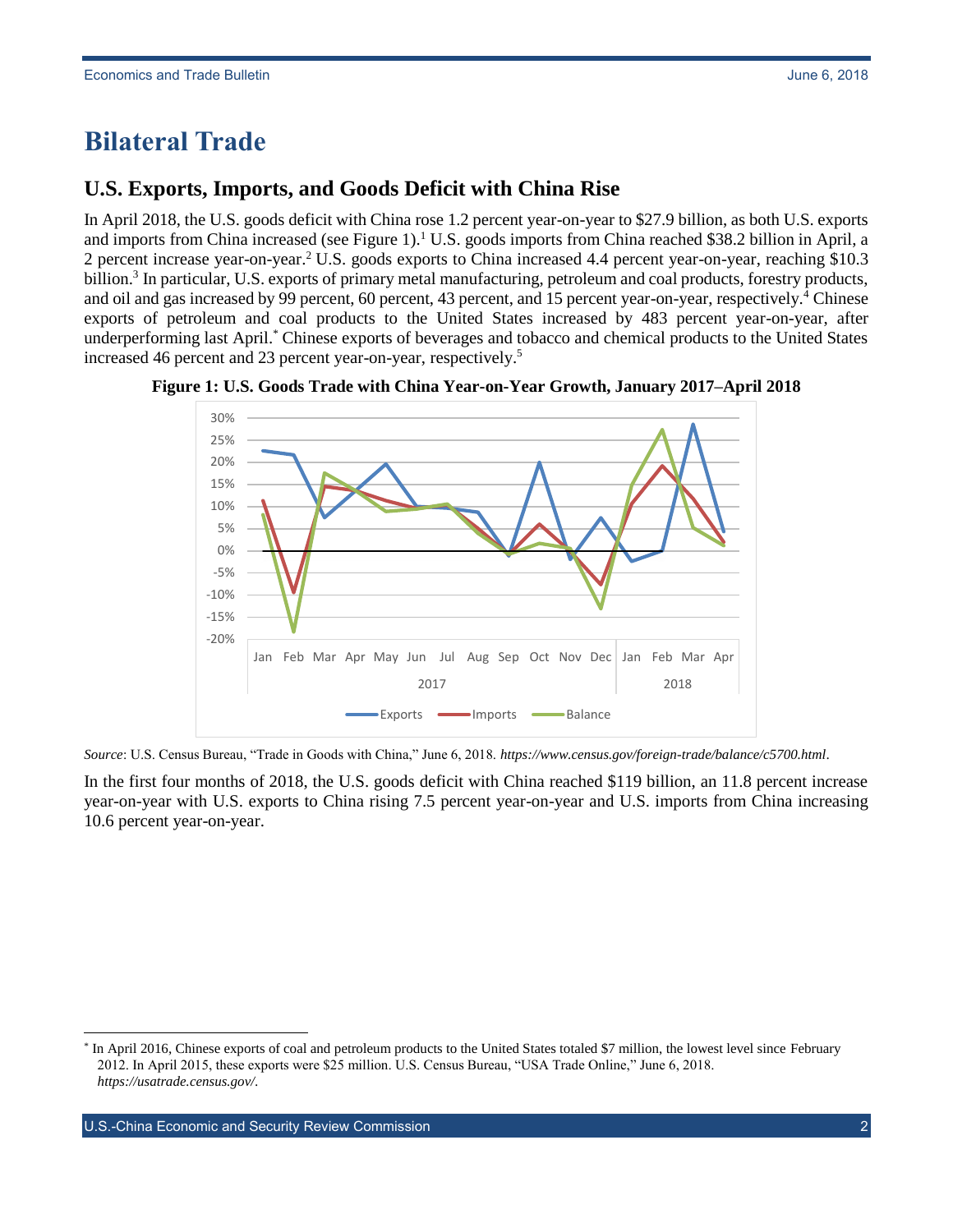## **Bilateral Policy Issues**

#### <span id="page-2-0"></span>**U.S.-China Trade Negotiations Ongoing, but Firm Outcomes Remain Elusive**

On May 17 and 18, U.S. and Chinese delegations met for consultations on the bilateral trade relationship. The two sides subsequently issued a joint statement on May 19.<sup>6</sup> The joint statement's commitments, however, remain dependent on outcomes from forthcoming tariff and investment actions.

After initial negotiations in early May, a U.S. trade delegation led by Secretary of the Treasury Steven Mnuchin met with a Chinese delegation led by State Council Vice Premier Liu He on May 17.<sup>7</sup> Discussions occurred in response to escalating trade tensions following the possible imposition of 25 percent tariffs as determined following the United States Office of the Trade Representative (USTR) Section 301 investigation.\*

According to a document reviewed by reporters from Bloomberg and the *Wall Street Journal*, the U.S. trade delegation presented an eight-point list of demands:

- *Deficit reduction:* The U.S. trade deficit with China would decrease by \$200 billion from 2018 levels by 2020.<sup>8</sup> The *Wall Street Journal* reported Treasury and U.S. Department of Commerce (DOC) officials constructed several purchase options for China with items such as aircraft, automobiles, agricultural goods, and liquefied natural gas.<sup>9</sup>
- *U.S. intellectual property (IP) protection:* China would "immediately" undertake a series of measures to better protect U.S. IP, including the cessation of government subsidies for advanced technologies, government support for cyber espionage, and policies and practices facilitating technology transfer. <sup>10</sup> By January 2019, China would "eliminate provisions" of technology licensing requirements deemed unfair by the Section 301 investigation report.<sup>11</sup>
- *Nonretaliation to U.S. investment restrictions:* China would not "oppose, challenge, or otherwise retaliate" against U.S. restrictions on investments from China.<sup>12</sup>
- *Removal of investment barriers:* China would remove investment restrictions, thereby promoting "fair, effective, and non-discriminatory market access"; by July 1, 2018, China would compile an "improved" negative list for foreign investment, with remaining investment restrictions to be removed following discussions by both parties.<sup>13</sup>
- *Removal of tariff and nontariff barriers:* By July 1, 2020, China would lower tariffs to the level of U.S. tariffs.<sup>14</sup>
- *Increased market access for services and agricultural products:* China would remove market access barriers on U.S. services and agricultural products as detailed.<sup>15</sup>
- *Implementation:* U.S. and Chinese representatives would meet on a quarterly basis to review progress.<sup>16</sup> In the event of noncompliance, the United States could impose tariffs "or other restrictions" on Chinese imports or "confiscate counterfeit or pirated goods."<sup>17</sup>

For its part, the Chinese delegation put forward the following requests:

- *Technology:* The United States would allow the export of integrated circuits to China, open U.S. government procurement to Chinese technologies, and modify the export ban on ZTE.<sup>18</sup>
- *Financial restrictions:* The United States would remove barriers to Chinese e-payment companies and approve China International Capital Corp.'s financial license.<sup>19</sup>

U.S.-China Economic and Security Review Commission 3

<sup>\*</sup> For more information about the Section 301 investigation, see U.S.-China Economic and Security Review Commission, *Economics and Trade Bulletin*, April 2018, 2–4. *[https://www.uscc.gov/sites/default/files/trade\\_bulletins/Apr%202018%20TB\\_4.9.18\\_FINAL.pdf](https://www.uscc.gov/sites/default/files/trade_bulletins/Apr%202018%20TB_4.9.18_FINAL.pdf)*.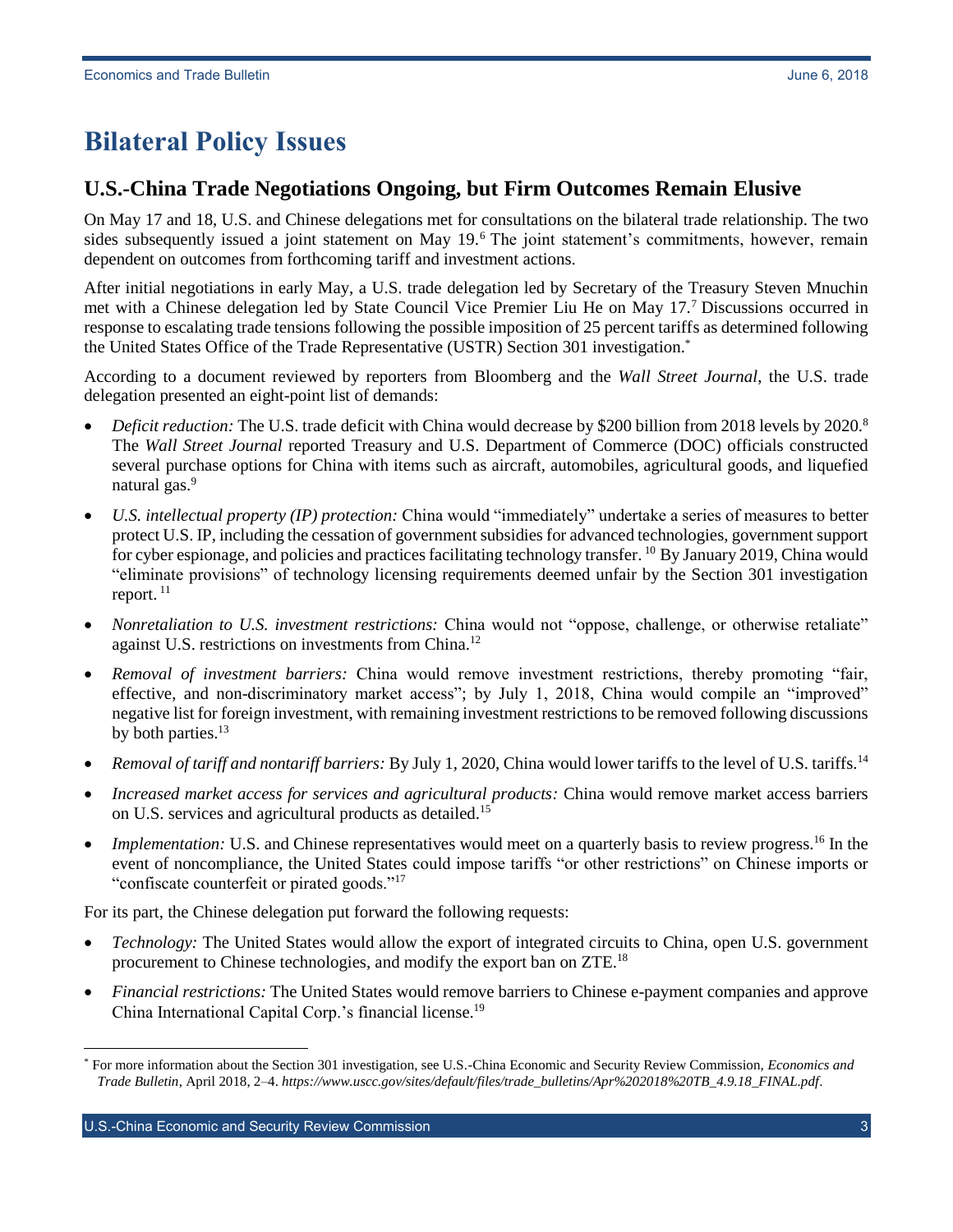*Trade measures:* The United States would cancel 25 percent tariffs on Chinese goods, not employ a "surrogate country approach" in antidumping cases, and refrain from future Section 301 investigations against China.<sup>20</sup>

The May 19 joint statement signaled progress on several points of concern. The parties agreed to reduce the U.S. trade deficit in goods by an unspecified amount, in part through "meaningful increases in [U.S.] agriculture and energy exports.<sup>"21</sup> Related to technology transfer concerns, the parties agreed to "strengthen cooperation" on IP protection for China to "advance relevant amendments" to its Patent Law.<sup>22</sup> Broadly, the parties agreed to "encourage two-way investment," create a "fair, level playing field for competition," and "engage at high levels" on trade and investment issues.<sup>23</sup>

The implementation of the joint statement commitments remains uncertain. On May 29, the White House reiterated that the list of Chinese imports affected by a 25 percent tariff would be announced by June 15, and the list of investment restrictions and export controls would be proposed by June 30 and implemented "shortly thereafter." 24 Additional negotiations occurred between Secretary of Commerce Wilbur Ross and Vice Premier Liu over the weekend of June 2 but concluded without an official comment or joint statement.<sup>25</sup> On June 3, Chinese government news agency Xinhua reported that "if the [United States] introduces trade sanctions," negotiated agreements would not "go into effect."<sup>26</sup>

#### <span id="page-3-0"></span>**The United States and ZTE Consider Alternative Penalties**

On April 15, 2018, following ZTE's violation of its 2017 settlement, DOC's Bureau of Industry and Security (BIS) banned U.S. firms from exporting components to ZTE directly or through third countries until March 13, 2025.<sup>\* 27</sup> On May 9, 2018, ZTE announced that "as a result of the Denial Order, the major operating activities of the Company have ceased."<sup>28</sup> Since the ban went into effect, ZTE has reportedly lost at least \$3.1 billion (renminbi [RMB] 20 billion).<sup>29</sup>

On May 13, 2018, President Donald Trump directed DOC to reexamine the ban after a personal request from President and General Secretary of the Chinese Communist Party (CCP) Xi Jinping.<sup>30</sup> Companies that violate an agreement can submit additional evidence for BIS consideration but cannot formally appeal the ban.<sup>31</sup>

This development provoked strong bipartisan Congressional criticism of any steps to negotiate export control or sanctions.<sup>32</sup> On May 22, 2018, the Senate Banking Committee approved an amendment to the Foreign Investment Risk Review Modernization Act of 2017 (FIRRMA), which states:†

*The Executive Office of the President may not modify any civil penalty, including a denial order, implemented by the Government of the United States with respect to a Chinese telecommunications company pursuant to a determination that the company has violated an export control or sanctions law of the United States until the date that is 30 days after the President certifies to the appropriate congressional committees that the company—*

*(1) has not, for a period of one year, conducted activities in violation of the laws of the United States; and*

*(2) is fully cooperating with investigations into the activities of the company conducted by the Government of the United States, if any.*<sup>33</sup>

To become enacted in law, this bill would need to pass the Senate and the House.

U.S.-China Economic and Security Review Commission 4

l \* For additional information on the BIS denial order, see U.S.-China Economic and Security Review Commission, *Economics and Trade Bulletin*, May 4, 2018, 6–7. *[https://www.uscc.gov/sites/default/files/trade\\_bulletins/2018%20May%20Trade%20Bulletin.pdf](https://www.uscc.gov/sites/default/files/trade_bulletins/2018%20May%20Trade%20Bulletin.pdf)*.

<sup>†</sup> For full text of this legislation, see the U.S. Senate Committee on Banking, Housing, and Urban Affairs, "S. 2098," May 22, 2018. *<https://www.banking.senate.gov/imo/media/doc/ROS18588.pdf>*.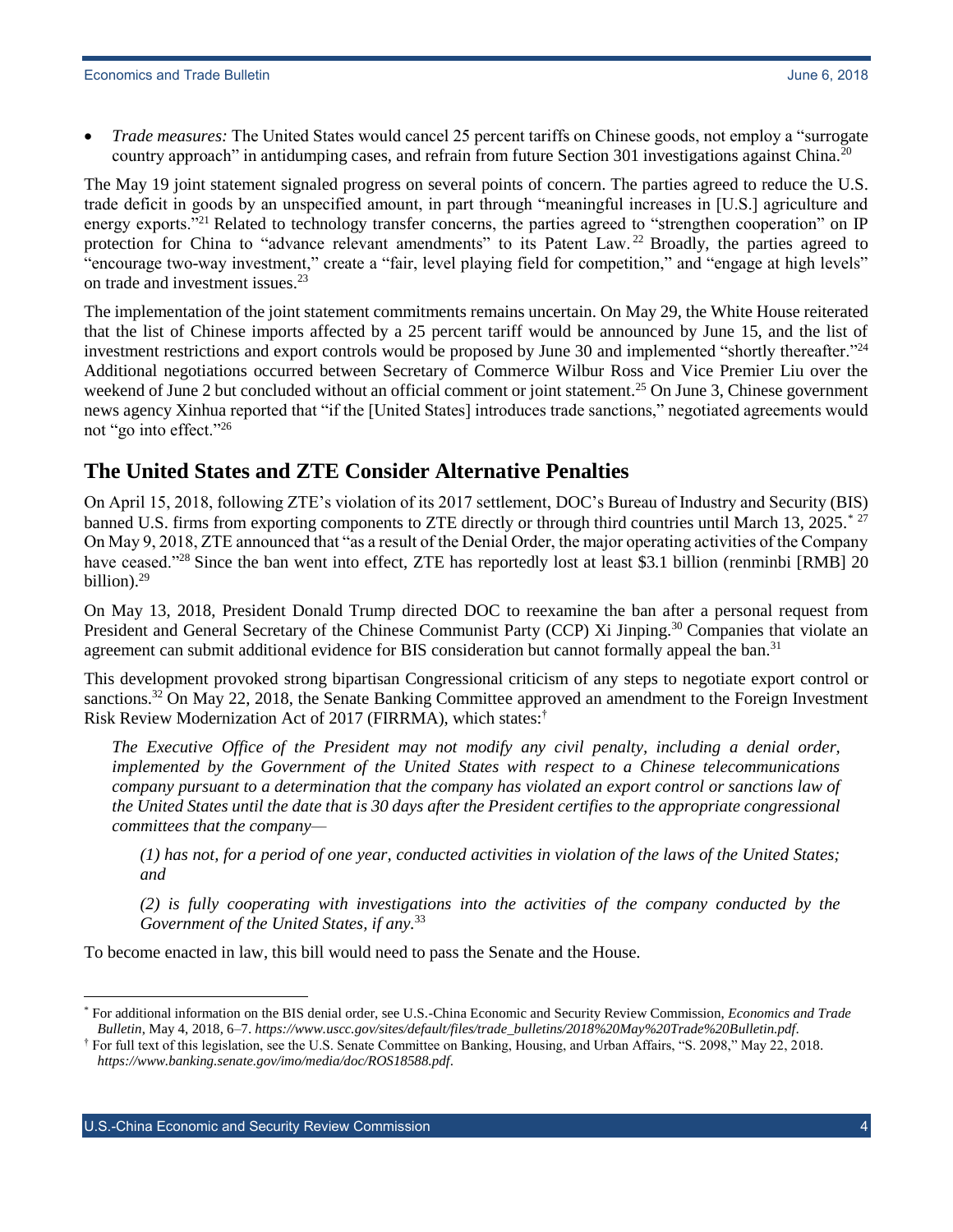On May 25, 2018, President Trump told Fox News that he had directly negotiated with President Xi to find an alternative penalty for ZTE.<sup>34</sup> The agreement would allegedly lift the ban in exchange for ZTE paying a \$1.3 billion fine, changing its current management, and hiring U.S. officers to ensure compliance.<sup>35</sup> This penalty is roughly equivalent to ZTE's 2017 settlement with the U.S. government that included a fine of around \$1.2 billion,<sup>\*</sup> disciplinary action against 39 of its employees involved in orchestrating its export evasion, and a seven-year probation requiring six audit reports to ensure ZTE's compliance.<sup>36</sup>

On June 1, 2018, Reuters reported that the agreement required around \$1.7 billion in fines, replacement of ZTE's current management, and the hiring of a new compliance officer.<sup>37</sup> The \$1.7 billion fine reportedly comprises around \$1 billion in overall forfeiture and fines, the \$361 million ZTE paid to BIS last year, and \$400 million for any future violation.<sup>38</sup> On June 5, 2018, a DOC spokesman said, "No definitive agreement has been signed by both parties." 39

#### <span id="page-4-0"></span>**U.S. Sorghum Exports to China Get a Reprieve, but Threat of Soy Tariffs Looms**

U.S. agricultural producers and global commodity markets continue to be roiled by uncertainty over threatened Chinese tariffs against U.S. agricultural products. On May 17, China dropped its investigation into U.S. sorghum exports, previously targeted by a 178.6 percent deposit in advance of forthcoming Chinese antidumping duties.<sup>†40</sup> This comes as a relief to U.S. sorghum growers, who are heavily dependent on the Chinese market: In 2017, China accounted for more than 81 percent of all U.S. sorghum exports.<sup>41</sup>

The fate of soy—the biggest U.S. agricultural export to China—remains uncertain. After the United States proposed trade enforcement action against Chinese IP and tech transfer policies, as documented in the USTR's Section 301 report, China threatened to impose a 25 percent tariff on U.S. exports worth about \$50 billion, including on major U.S. agricultural products such as soybeans, cotton, and corn.<sup>42</sup> If soybeans are targeted, the impact on U.S. farmers would be significant: In 2017, the United States exported \$12.4 billion worth of soybeans to China, which accounted for over 63 percent of all U.S. agricultural exports to China and 9.3 percent of U.S. goods exports to China overall.<sup>43</sup> That same year, China imported \$39.7 billion worth of soybeans.<sup>44</sup>

China is vulnerable to supply disruptions—in 2017, China's soybean imports were nearly seven times larger by volume than domestic production (95.6 million tons vs. 14.3 million tons).<sup>45</sup> As a result, China has been diversifying its sources of soybeans. According to Soren Schroder, CEO of Bunge, the world's biggest oil seed processor, shortly after the Section 301 report was released in April, China ceased purchases of U.S. soy,‡ switching to supplies from Brazil and Canada.<sup>46</sup> Cofco, China's massive state-owned agribusiness, reportedly started expanding its presence in Brazil, hiring for its team that purchases and stores crops.<sup>47</sup> At the same time, Russia's agriculture agency Rosselkhoznadzor reported China tripled its purchases of Russian soybeans.§

 $\overline{a}$ \* ZTE agreed to pay BIS \$361,000,000 and Treasury's Office of Foreign Assets Control \$100,871,266 for a total of \$892,360,064 in overall forfeiture and fines. If ZTE violates the settlement agreement, it will be required to pay an additional \$300 million. U.S. Department of Justice, Office of Public Affairs, *ZTE Corporation Agrees to Plead Guilty and Pay over \$430.4 Million for Violating U.S. Sanctions by Sending U.S.-Origin Items to Iran*, March 7, 2017. *[https://www.justice.gov/opa/pr/zte-corporation-agrees-plead-guilty-and-pay-over-](https://www.justice.gov/opa/pr/zte-corporation-agrees-plead-guilty-and-pay-over-4304-million-violating-us-sanctions-sending)[4304-million-violating-us-sanctions-sending](https://www.justice.gov/opa/pr/zte-corporation-agrees-plead-guilty-and-pay-over-4304-million-violating-us-sanctions-sending)*; U.S. District Court for the Northern District of Texas, Dallas Division, *United States v. ZTE Corporation: Plea Agreement*, No. 3-17CR-0120K, March 7, 2017. *<https://www.justice.gov/opa/press-release/file/946276/download>*.

<sup>†</sup> For more details on Chinese action against U.S. sorghum, see U.S.-China Economic and Security Review Commission, *Economics and Trade Bulletin*, May 4, 2018, 8–10. *<https://www.uscc.gov/sites/default/files/Research/2018%20May%20Trade%20Bulletin.pdf>*.

<sup>‡</sup> On May 18, 2018, the U.S. Department of Agriculture (USDA) reported that foreign buyers cancelled orders on 949,000 tons of U.S. soybeans. Although the USDA did not specify where these buyers originated from, previous buying patterns suggest it was China. In 2017, China purchased around 30 percent of U.S. domestic soy production. Karl Plume, "U.S. Soybean Exports Scrapped as China Shifts to Brazilian Beans," *Reuters*, May 18, 2018. *[https://www.reuters.com/article/us-usa-soybeans-china/u-s-soybean-exports-scrapped-as](https://www.reuters.com/article/us-usa-soybeans-china/u-s-soybean-exports-scrapped-as-china-shifts-to-brazilian-beans-idUSKCN1IJ2SG)[china-shifts-to-brazilian-beans-idUSKCN1IJ2SG](https://www.reuters.com/article/us-usa-soybeans-china/u-s-soybean-exports-scrapped-as-china-shifts-to-brazilian-beans-idUSKCN1IJ2SG)*; Catherine Boudreau, "How China Will Target U.S. Agriculture," *Politico*, April 4, 2018. *<https://www.politico.com/story/2018/04/04/how-china-will-target-us-agriculture-458530>*.

<sup>§</sup> Russian supplies account for less than 1 percent of Chinese soybean imports, so the net impact of China's rising purchases will be small. Antatoly Medetsky, "China Buys Record Amount of Russian Soy as It Shuns U.S. Growers," *Bloomberg*, May 17, 2018.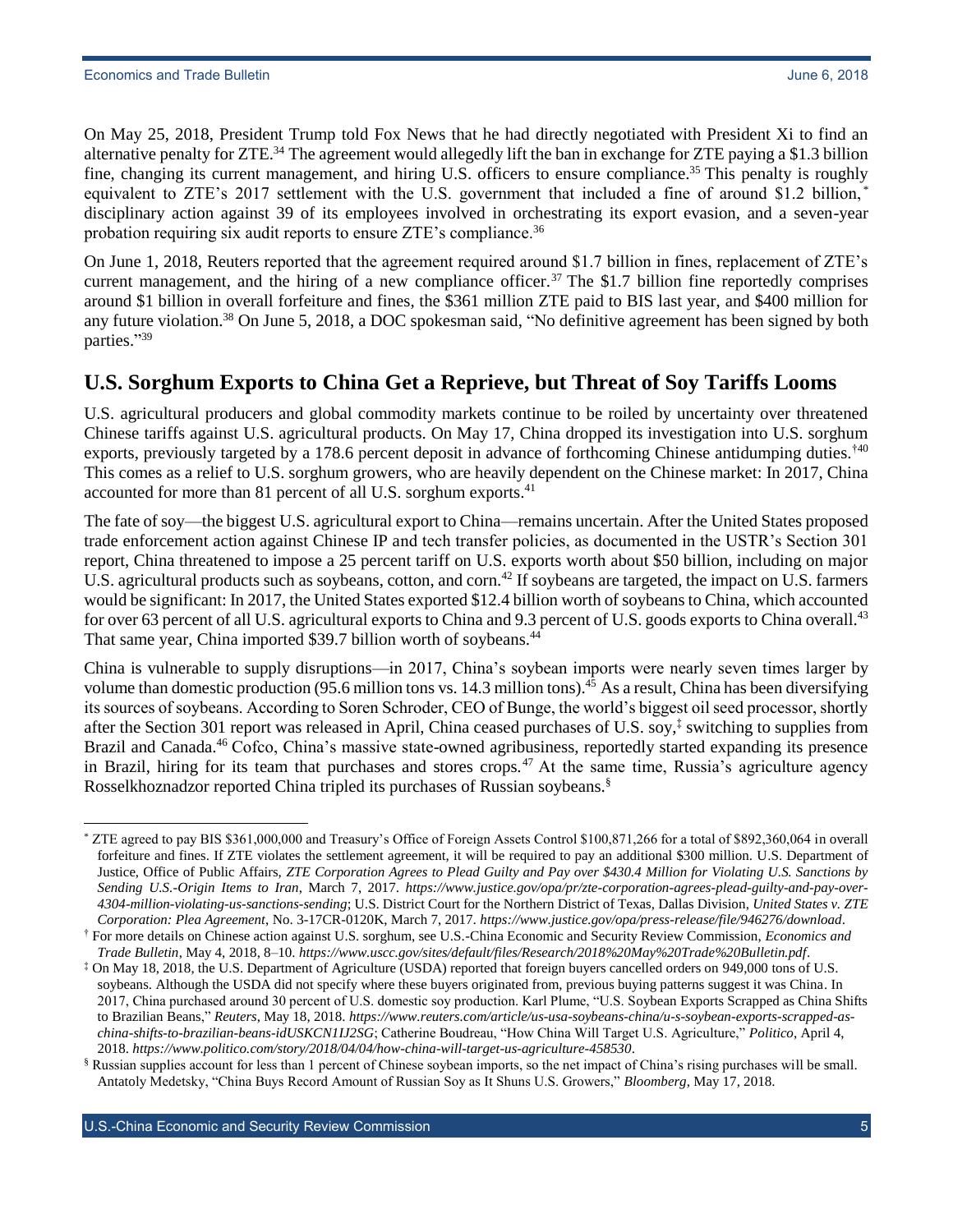In a joint statement issued by the United States and China on May 19, China promised to "significantly increase purchases of United States goods and services," with both sides agreeing on "meaningful increases in United States agriculture and energy exports."<sup>48</sup> Following the publication of this statement, Reuters reported the Chinese government directed Sinograin, a state-owned manager of grain reserves, to resume purchases of U.S. soy, although the Ministry of Commerce denied it had issued any such directive.<sup>49</sup>

Meanwhile, Chinese traders built up huge stockpiles of Brazilian soybeans,<sup>50</sup> while governments in several Chinese provinces issued urgent directives to local farmers to step up soy planting. <sup>51</sup> On April 28, the Changchun municipality in Jilin Province issued an "emergency notice" urging soybean planting as "an important political task in agricultural production."<sup>52</sup> Authorities of Heilongjiang and Inner Mongolia provinces issued similar orders.<sup>53</sup> Provincial and municipal governments are offering farmers are subsidies for expanding soybean planting and for switching from growing corn to soybeans.<sup>54</sup>

## <span id="page-5-0"></span>**Policy Trends in China's Economy**

### <span id="page-5-1"></span>**China Pressures Multinationals over Taiwan**

Since January 2018, the Chinese government has forced several multinational firms to change their websites to list Taiwan as a Chinese territory instead of as a separate entity. The Chinese government has previously used economic leverage for political ends by barring Chinese tour groups from traveling to certain countries, or by tacitly or explicitly condoning boycotts,<sup>\*</sup> but the use of Chinese domestic law on the firms themselves is a new development.<sup>55</sup>

This marks the latest step in the Chinese government's pressure campaign on Taiwan, which has been ongoing since the election of Tsai Ing-wen as Taiwan's president in 2016.<sup>56</sup> Although Taiwan and mainland China have been governed by different governments since the foundation of the People's Republic of China (PRC) in 1949, the Chinese government regards Taiwan as an inalienable part of China, and pressures countries to acknowledge the PRC government as the sole legitimate government of the whole of China, including Taiwan.<sup>57</sup>

The actions against multinationals began in January 2018 when Marriott International sent an email survey to Chinese customers listing Hong Kong, Macau, Taiwan, and Tibet as countries; this was followed by the official Twitter<sup>†</sup> account for Marriott Rewards liking a tweet from a Tibetan independence activist group praising Marriott.<sup>58</sup> Marriott apologized, fired the employee who liked the tweet, and complied with the Shanghai Cyberspace Administration's request to temporarily shut down the Marriot China website and mobile app.<sup>59</sup> The Shanghai government also launched an investigation into potential violations of China's Advertising Law and Cybersecurity Law.<sup>60</sup> The announcement did not mention which sections of the Cybersecurity Law were being considered in the investigation; however, legal scholars have pointed to articles 12 and  $47<sup>‡</sup>$  of the law as likely candidates.<sup>61</sup>

That same week, the Shanghai Cyberspace Administration also rebuked apparel chain Zara and medical equipment maker Medtronic for listing Taiwan as a country on their websites; the Civil Aviation Administration of China

For instance, the Chinese government used a number of methods to retaliate economically after South Korea decided to deploy the Terminal High Altitude Area Defense (THAAD) antiballistic missile defense system in 2017. See Ethan Meick and Nargiza Salidjanova, "China's Response to U.S.-South Korean Missile Defense System Deployment and its Implications," *U.S.-China Economic and Security Review Commission*, July 26, 2017.

*[https://www.uscc.gov/sites/default/files/Research/Report\\_China%27s%20Response%20to%20THAAD%20Deployment%20and%20its%](https://www.uscc.gov/sites/default/files/Research/Report_China%27s%20Response%20to%20THAAD%20Deployment%20and%20its%20Implications.pdf) [20Implications.pdf](https://www.uscc.gov/sites/default/files/Research/Report_China%27s%20Response%20to%20THAAD%20Deployment%20and%20its%20Implications.pdf)*.

<sup>†</sup> Twitter has been banned in China since June 2009. Lucy Hornby, "China Blocks Twitter Service ahead of Anniversary," *Reuters*, June 2, 2009. *<https://www.reuters.com/article/us-china-internet-idUSTRE5512HT20090602>*.

<sup>‡</sup> Article 12 forbids online activity that undermines national security or national unity and the dissemination of false information that disrupts the economic or social order. Article 47 requires website operators to manage information published on their websites, including deleting and reporting any information that violates laws and regulations. Cybersecurity Law (China), 2017. *[http://www.npc.gov.cn/xinwen/2016-11.07/content\\_2001605.htm](http://www.npc.gov.cn/xinwen/2016-11.07/content_2001605.htm)*.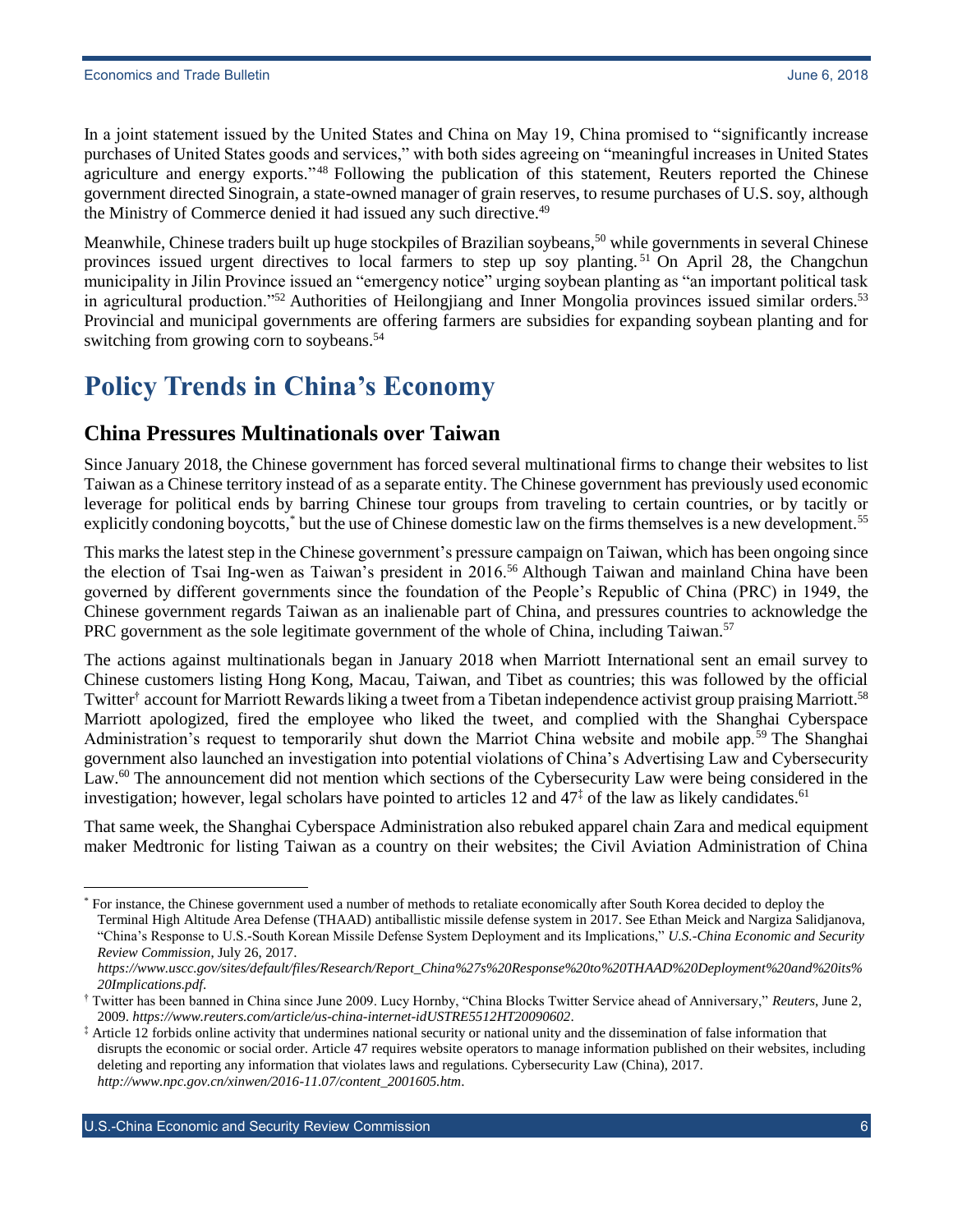(CAAC) called out Delta for listing Tibet and Taiwan as countries; and Party-run newspaper, *The Paper*, published a list of 24 additional airlines with websites that list Hong Kong, Macau, and Taiwan separately from China.<sup>62</sup>

CAAC subsequently published a notice requiring foreign airlines to conduct a review of their websites for violations of Chinese law, including listing Hong Kong, Macau, and Taiwan as separate countries.<sup>63</sup> On April 25, CAAC sent a letter to 36 airlines detailing specific requirements for rectifying their websites: Hong Kong, Macau, and Taiwan must not be listed as separate from China; maps must display China as including Taiwan and must have Hong Kong, Macau, Taiwan, and mainland China displayed in the same color; and Taiwan must be called some formulation of "Taiwan, China."<sup>64</sup> The letter set a 30-day deadline to comply, warning that the CAAC would take legal steps if the deadline was not met, including disciplining the company according to the "Civil Aviation Credit Management Trial Measures."<sup>65</sup>

The Management Measures are enacted as a component of China's Social Credit System plan. The relevant sections of the Management Measures cited in the April 25 letter dictate that if a person or organization has the ability to implement a Civil Aviation Administration decision but refuses to do so, it is a "serious act of dishonesty."<sup>66</sup> According to the Management Measures, if a company commits a "serious act of dishonesty," the company, its legal representative, and any individuals responsible would all face consequences according to the "Civil Aviation Administration Administrative Penalty Discretionary Measures."<sup>67</sup> This document does not appear to be publicly available; however, a 2016 guiding opinion on the Social Credit System's joint punishment mechanisms\* may provide insight into potential consequences, including restrictions on a firm's ability to issue bonds or shares in China.<sup>68</sup>

In response to the April 25 letter, the White House issued a statement<sup>†</sup> "strongly [objecting] to China's attempts to compel private firms to use specific language of a political nature" and calling on China "to stop threatening and coercing American carriers and citizens."<sup>69</sup> Nevertheless, by the May 25 deadline cited in the letter, the CAAC stated that 18 out of 43 companies had complied with the order and extended the deadline another 30 days.<sup>70</sup>

Japanese retailer Muji was also swept up in the Chinese government crackdown on perceived encroachments on China's territorial integrity. In January 2018, China's Administration of Surveying, Mapping and Geoinformation published a list of "problematic maps," which included one published by Muji in a 2017 catalogue.<sup>71</sup> The map was faulted for a number of mistakes, including failing to depict the Senkaku Islands and Taiwan as Chinese territories, in violation of the "Map Management Ordinance."<sup>72</sup> In March 2018, the Chinese government fined Muji roughly \$31,000 (RMB 200,000) for importing products labelled "Made in Taiwan."<sup>73</sup> The announcement specifically cited the action as "impairing the dignity or interests of the nation" in violation of China's Advertising Law.<sup>74</sup> Meanwhile, Taiwan customs officials have stated that exports that are not labeled "Made in R.O.C," "Made in Taiwan, R.O.C.," or "Made in Taiwan" will not be permitted to leave the port and may be subject to a fine.<sup>75</sup>

### <span id="page-6-0"></span>**Sector Focus: Autos**

 $\overline{a}$ 

U.S. auto and auto part exports to China increased in 2017, although the value of auto imports from China continues to outpace the value of auto exports to China. In 2017, U.S. auto exports to China (including auto parts) reached \$13.2 billion, up 21.2 percent from 2016.<sup>76</sup> Auto imports (including auto parts) from China also grew, rising 6.3 percent to \$15.8 billion (see Figure 2).<sup>77</sup> Through the first quarter of 2018, the value of U.S. auto exports to China

For more on the China's Social Credit System and the role of joint punishment, see Rogier Creemers, "China's Social Credit System: An Evolving Practice of Control," May 9, 2018. *[https://papers.ssrn.com/sol3/papers.cfm?abstract\\_id=3175792](https://papers.ssrn.com/sol3/papers.cfm?abstract_id=3175792)*; Jeremy Daum, "Giving Credit," *China Law Translate*, January 4, 2017. *<https://www.chinalawtranslate.com/giving-credit/?lang=en>*; Jeremy Daum, "China through a Glass, Darkly," *China Law Translate*, December 24, 2017. *[https://www.chinalawtranslate.com/seeing-chinese-social-credit](https://www.chinalawtranslate.com/seeing-chinese-social-credit-through-a-glass-darkly/?lang=en)[through-a-glass-darkly/?lang=en](https://www.chinalawtranslate.com/seeing-chinese-social-credit-through-a-glass-darkly/?lang=en)*.

<sup>†</sup> The statement, which called China's actions "Orwellian nonsense," was posted in Chinese by the U.S. Embassy on its official Weibo. The post attracted significant attention from Chinese internet users, and Sina Weibo ultimately banned sharing the post. *China Digital Times*, "Chinese Influence Takes to the Skies," May 7, 2018. *<https://chinadigitaltimes.net/2018/05/chinese-influence-takes-to-the-skies/>*.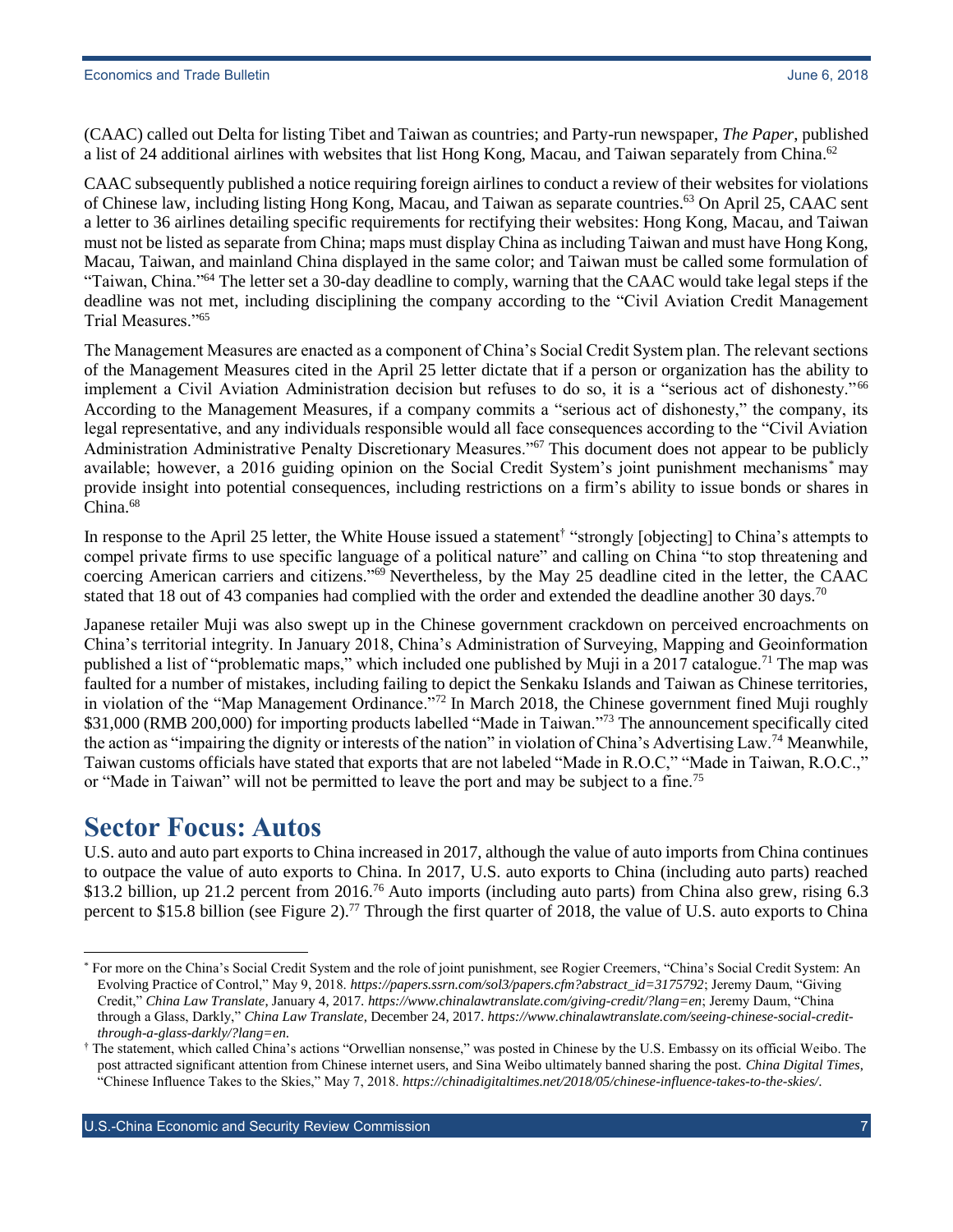declined to \$2.7 billion, a 10.7 percent drop year-on-year, while imports from China rose 7.1 percent year-on-year to \$4 billion.<sup>78</sup> In general, U.S. auto exports to China consist of completed vehicles, while the United States primarily imports auto parts from China.<sup>79</sup>



**Figure 2: U.S. Auto and Auto Parts Trade with China, 2010–2017**

Chinese auto imports (including both completed cars and parts) increased dramatically in the aftermath of the 2008– 2009 global financial crisis, when demand for vehicles dropped around the world but remained strong in China.<sup>80</sup> According to statistics from the China Association of Automobile Manufacturers, Chinese imports of motor vehicles and related products (including parts later assembled domestically) peaked at \$100 billion in 2014, up from just \$27 billion in 2007.<sup>81</sup> Chinese auto vehicle-related exports also peaked in 2014, reaching \$91 billion (see Figure 3).<sup>82</sup>





*Source:* China Association of Automobile Manufacturers via CEIC database.

*Source:* U.S. Census Bureau, *USA Trade Online*, May 31, 2018. *[https://usatrade.census.gov](https://usatrade.census.gov/)*.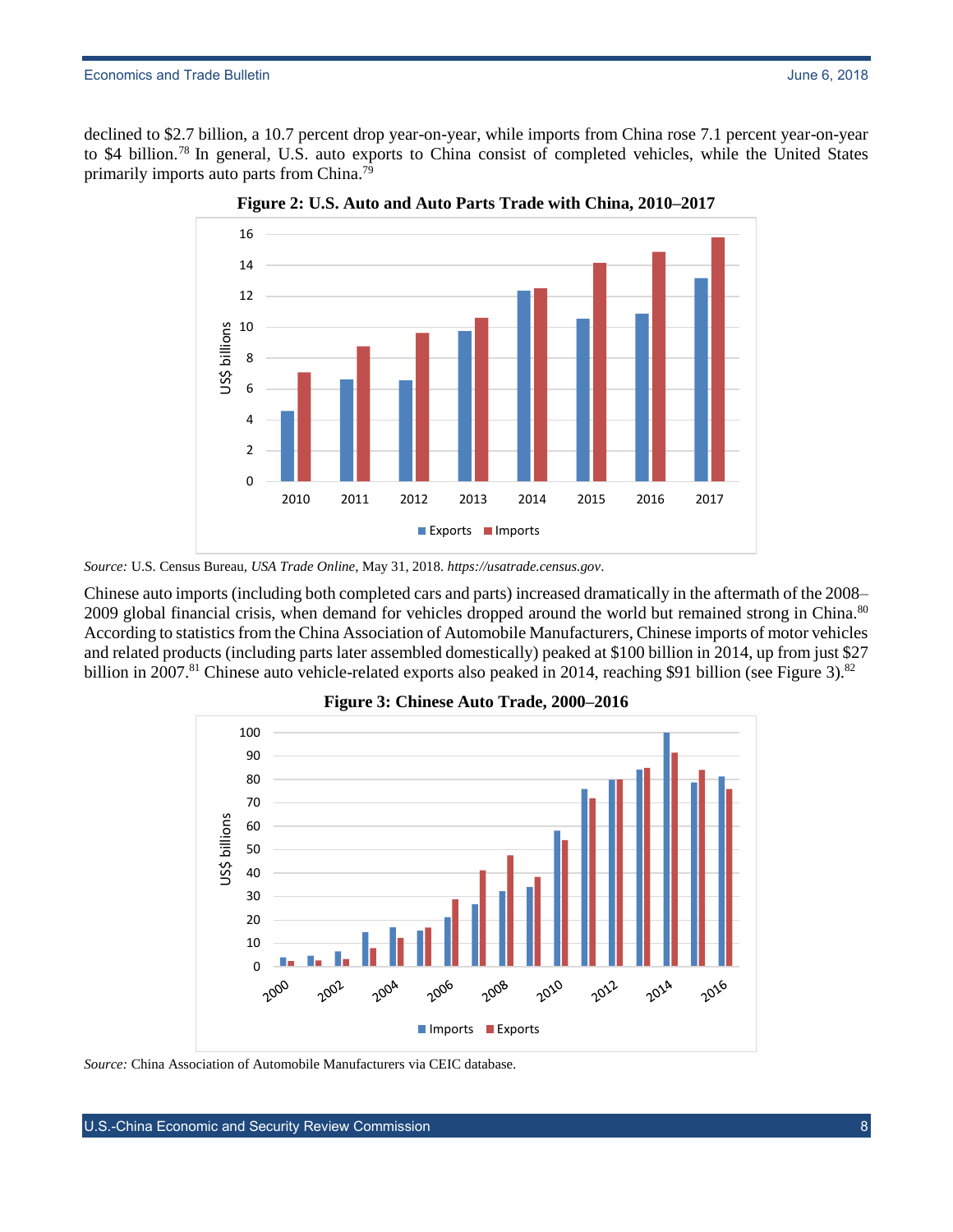The Chinese government has announced a series of new policies aimed at reducing market barriers, which could lead to increased export opportunities for foreign auto firms. Effective July 1, 2018, China will cut import duties on passenger vehicles from 25 percent to 15 percent and standardize tariffs on auto parts to 6 percent, down from a range of 8 to 25 percent.<sup>83</sup> The Chinese government also announced that by 2022 it will end requirements that foreign auto makers form joint ventures (JVs) and share profits with Chinese partners for any plants they open in China.<sup>84</sup> The Chinese government has touted these decisions as a sign of economic reform amid increased trade tensions with the United States.<sup>85</sup>

Market barriers in China's auto industry have ensured vehicles in China are nearly all produced domestically. In 2017, only 3 percent of automobiles sold in China were built outside of China.<sup>86</sup> Because foreign cars are still typically produced in China under the JV arrangement, foreign auto companies continue to maintain a sizeable share of China's market. In 2017, Chinese brands captured 44 percent of the China's passenger car market, up from 43 percent in 2016, while German (20 percent), Japanese (17 percent), and U.S. (12 percent) brands made up the majority of the remaining market.<sup>87</sup>

### <span id="page-8-0"></span>**Chinese Auto Market Remains World's Largest, but Growth Is Slowing**

Although China's auto market has been the largest in the world since 2011, it has expanded more slowly over the past year. In 2017, Chinese passenger car\* sales grew at their slowest pace in at least 15 years, increasing just 1.4 percent year-on-year.<sup>88</sup> In 2018, Chinese total vehicle sales are expected to increase only 3.5 percent year-on-year, falling short of a 5 percent growth target laid out by the government and far below the 13.7 percent year-on-year growth the country saw in 2016.<sup>89</sup> The downturn in the auto market's growth is due in part to the shift in government's support to the new electric vehicles market.† <sup>90</sup>





#### *Source:* China Association of Automobile Manufacturers via CEIC database.

 $\overline{a}$ 

<sup>\*</sup> Passenger cars are defined as vehicles with least four wheels and no more than nine seats used for transporting individuals. Other types of vehicles include light commercial vehicles, heavy trucks, and buses and coaches. International Organization of Motor Vehicle Manufacturers, "Definitions." *<http://oica.net/wp-content/uploads/stats-definition1.pdf>*.

<sup>†</sup> For more on China's development of new electric vehicles, see U.S.-China Economic and Security Review Commission, *Economics and Trade Bulletin*, November 3, 2017, 14–18.

*[https://www.uscc.gov/sites/default/files/trade\\_bulletins/November%202017%20Trade%20Bulletin.pdf](https://www.uscc.gov/sites/default/files/trade_bulletins/November%202017%20Trade%20Bulletin.pdf)*.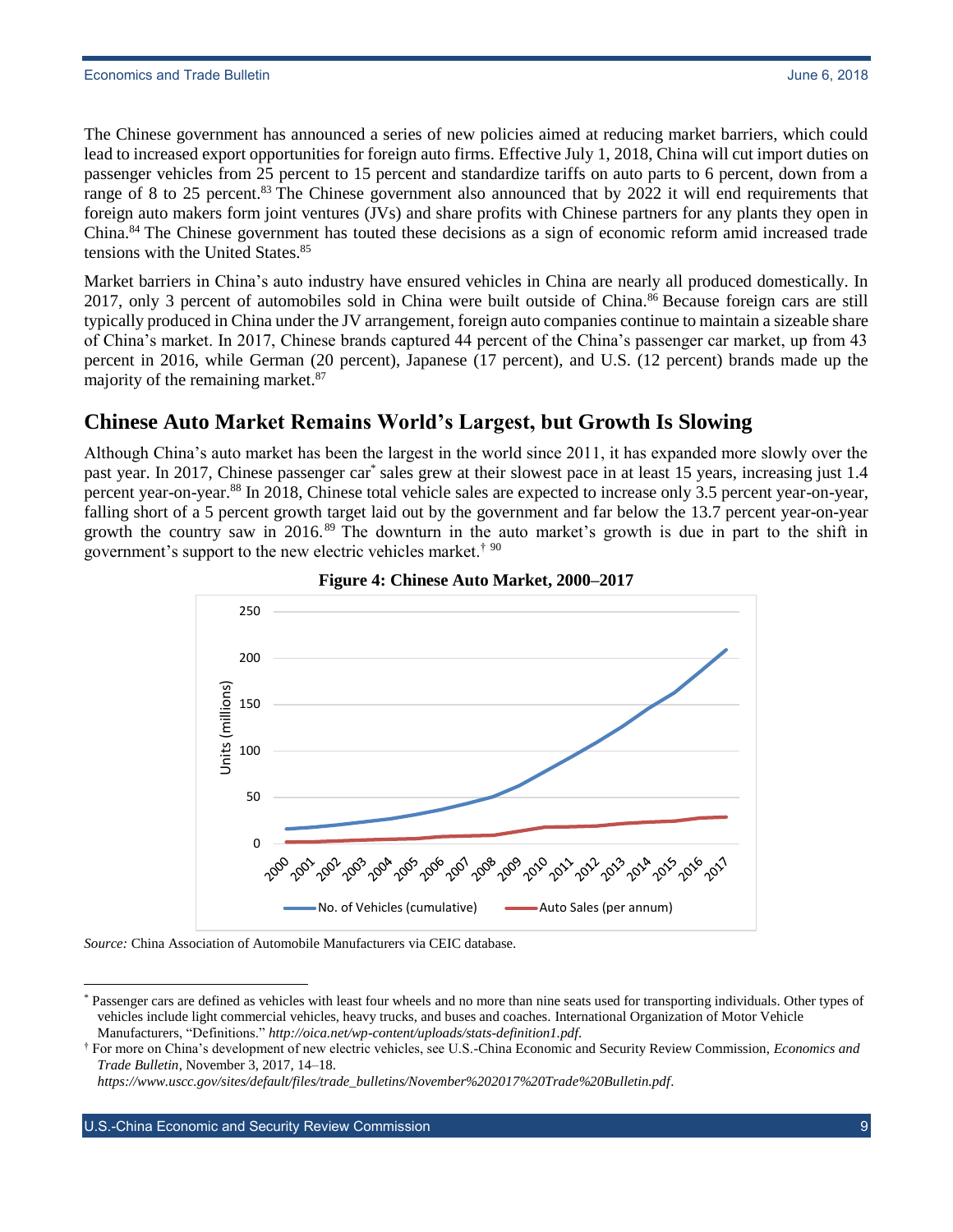Despite the slowdown, China's auto market remains a lucrative opportunity for domestic and foreign firms alike. In 2017, China sold nearly 29 million vehicles, 70 percent more than auto sales in the United States and 5.5 times greater than sales in Japan.<sup>91</sup> According to the China Association of Automobile Manufacturers, total Chinese auto sales in 2017 increased 4 percent year-on-year.<sup>92</sup> By the end of 2017 China had a total of nearly 210 million vehicles, up from 78 million in 2010 and just 16 million in 2000 (see Figure 4).<sup>93</sup> China now accounts for nearly one-third of global auto sales, up from one-tenth in 2007.94

#### <span id="page-9-0"></span>**U.S. Firms Rely on Joint Ventures—Not Trade—to Sell Autos in China**

The Chinese government's decision to reduce tariffs on imports of foreign autos and auto parts was welcomed by U.S. policy makers as a sign of China's willingness to reduce trade tensions, but its economic impact may be limited. Most foreign auto makers already have JVs with Chinese partners that allow them to avoid the tariffs on imports, meaning China's latest concession will bring limited benefits to U.S. car makers. U.S. auto firms with partnerships in China will likely continue to manufacture vehicles in China, rather than producing them in the United States and exporting them. According to James Chao, the chief Asia auto analyst at IHS Markit, the tariff drop "is a significant reduction, but it really won't have much of an effect" on where automakers assemble vehicles.<sup>95</sup> In fact, lower tariffs may actually make it more attractive for foreign firms to operate in China by lowering costs for importing hightech auto parts that cannot be produced domestically.<sup>96</sup>

Both General Motors (GM) and Ford Motor Company rely on JVs in China to sell vehicles to the Chinese market, allowing the companies to avoid paying tariffs on the cars.<sup>97</sup> GM has 10 JVs and two wholly owned foreign enterprises in China. In 2017, the company sold a record of more than four million vehicles in China, an increase of 4.4 percent from the previous record high in 2016.<sup>98</sup> 2017 also marked the sixth consecutive year China was GM's largest retail market.<sup>99</sup> Ford, meanwhile, maintains seven wholly owned subsidiaries and JVs in China, and sold nearly 1.2 million cars in China in 2017, down 6 percent year-on-year.<sup>100</sup> The trend toward U.S. auto companies opening plants in China appears poised to continue, with Tesla Motors announcing in May 2018 that it registered a wholly owned company in Shanghai (though the new plant will likely not produce its first car for another three years). 101

Rather than benefitting U.S. auto companies, the Chinese government's decision to lower tariffs on foreign autos and auto parts will likely boost German auto makers' sales in China. Even before the tariff reduction, German auto makers BMW and Daimler AG (Mercedes's parent company) were predicted to ship almost \$7 billion worth of completed vehicles from the United States to China in 2018.<sup>102</sup> Of China's top foreign auto imports in 2017 by number of vehicles imported, only one—Lincoln\*—was a U.S. auto company (see Figure 5).<sup>103</sup> Total sales of U.S.made vehicles exported to China numbered fewer than 270,000 in 2017, representing less than 1 percent of China's total auto market.<sup>104</sup>

U.S.-China Economic and Security Review Commission **10** November 10 November 2012 10 November 2014

Lincoln is set to begin manufacturing locally in China in 2019, so the tariff reduction will only provide a short-term benefit to the company's sales in China. Trefor Moss, "China's Auto Market Slips into Slow Lane—Except for EVs," *Wall Street Journal*, January 11, 2018. *<https://www.wsj.com/articles/chinas-auto-market-slips-into-slow-laneexcept-for-evs-1515669639>*.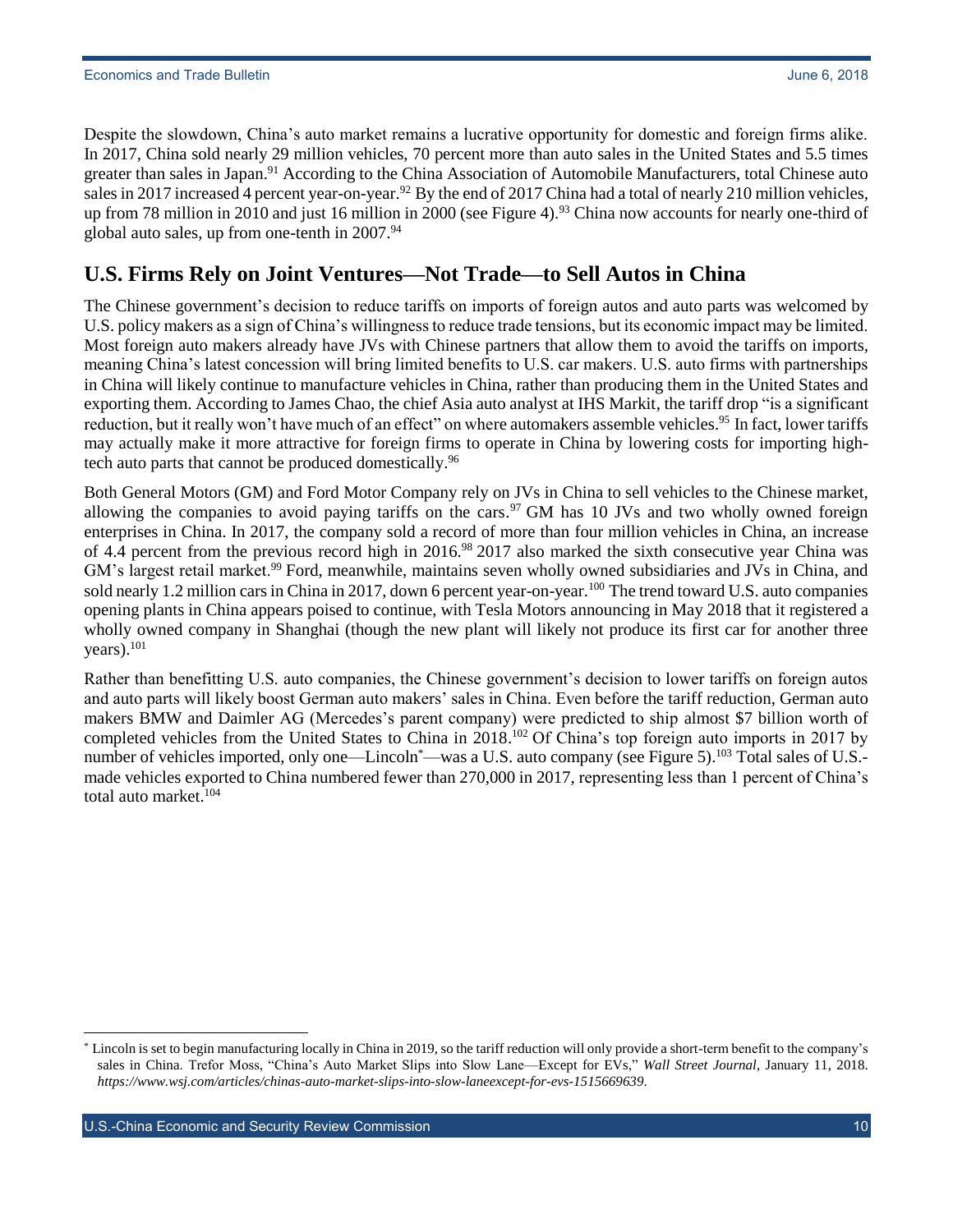

**Figure 5: Top Chinese Auto Imports, 2017**

Because many German auto companies have plants in the United States that export to China, the tariff reduction will likely lead to an increase in auto exports from the United States to China. BMW is the largest auto exporter in the United States by value, and largest exporter to the Chinese market by vehicle, shipping more than 100,000 vehicles from U.S. factories to China in 2017.<sup>105</sup> Mercedes is the second-largest exporter to China by vehicle, sending more than 70,000 cars to China in 2017.<sup>106</sup>

**Disclaimer:** The U.S.-China Economic and Security Review Commission was created by Congress to report on the national security implications of the bilateral trade and economic relationship between the United States and the People's Republic of China. For more information, visit *[www.uscc.gov](http://www.uscc.gov/)* or follow the Commission on Twitter at @USCC\_GOV.

This report is the product of professional research performed by the staff of the U.S.-China Economic and Security Review Commission, and was prepared at the request of the Commission to support its deliberations. Posting of the report to the Commission's website is intended to promote greater public understanding of the issues addressed by the Commission in its ongoing assessment of U.S.-China economic relations and their implications for U.S. security, as mandated by Public Law 106- 398 and Public Law 113-291. However, it does not necessarily imply an endorsement by the Commission, any individual Commissioner, or the Commission's other professional staff, of the views or conclusions expressed in this staff research report.

*Note:* The red bar indicates imports from a U.S. auto company. *Source: Bloomberg*, "China Makes Massive Cut to Car Tariffs after Truce with Trump," May 22, 2018. *<https://www.bloomberg.com/news/articles/2018-05-22/china-is-said-to-cut-car-import-duty-in-boost-for-lexus-bmw>*.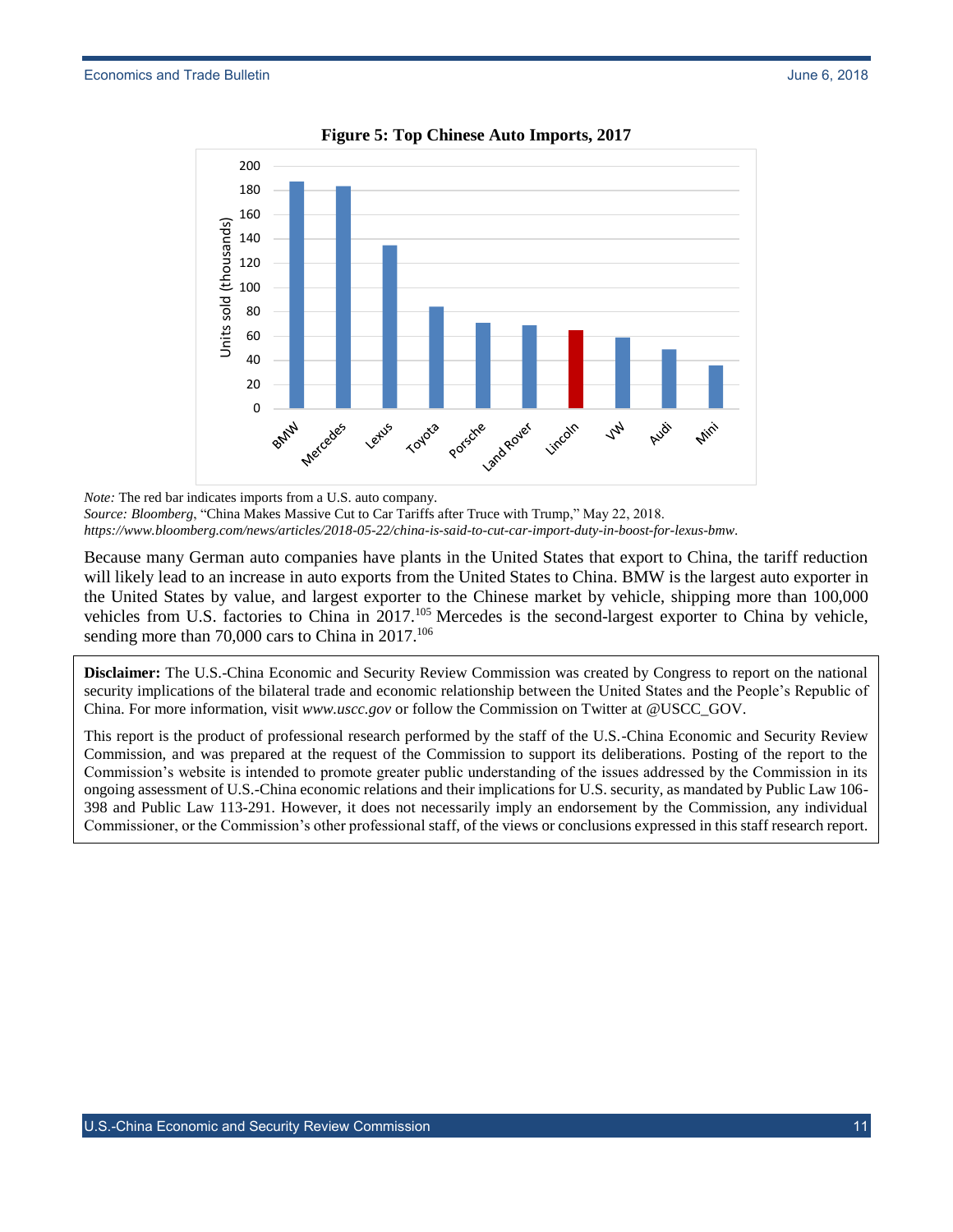- <sup>1</sup> U.S. Census Bureau, "Trade in Goods with China," June 6, 2018. *<https://www.census.gov/foreign-trade/balance/c5700.html>*.
- <sup>2</sup> U.S. Census Bureau, "Trade in Goods with China," June 6, 2018. *<https://www.census.gov/foreign-trade/balance/c5700.html>*.
- <sup>3</sup> U.S. Census Bureau, "Trade in Goods with China," June 6, 2018. *<https://www.census.gov/foreign-trade/balance/c5700.html>*.
- <sup>4</sup> U.S. Census Bureau, "USA Trade Online," June 6, 2018. *<https://usatrade.census.gov/>*.
- <sup>5</sup> U.S. Census Bureau, "USA Trade Online," June 6, 2018. *<https://usatrade.census.gov/>*.
- <sup>6</sup> White House, "Joint Statement of the United States and China Regarding Trade Consultations," May 19, 2018. *<https://www.whitehouse.gov/briefings-statements/joint-statement-united-states-china-regarding-trade-consultations/>*.
- <sup>7</sup> Ana Swanson and Alan Rappeport, "U.S. Suspends Tariffs on China, Stoking Fears of a Loss of Leverage," *New York Times*, May 20, 2018. *<https://www.nytimes.com/2018/05/20/us/politics/mnuchin-kudlow-china-trade.html>*.
- <sup>8</sup> Bob Davis and Lingling Wei, "China Rejects U.S. Target for Narrowing Trade Gap," *Wall Street Journal*, May 19, 2018. *<https://www.wsj.com/articles/china-rejects-u-s-target-for-narrowing-trade-gap-1526756661>*; Edna Curran and Keith Zhai, "Here's What the U.S., China Demanded of Each Other on Trade," *Bloomberg*, May 4, 2018. *[https://www.bloomberg.com/news/articles/2018-05-](https://www.bloomberg.com/news/articles/2018-05-04/here-s-what-u-s-demanded-of-china-at-the-start-of-trade-talks) [04/here-s-what-u-s-demanded-of-china-at-the-start-of-trade-talks](https://www.bloomberg.com/news/articles/2018-05-04/here-s-what-u-s-demanded-of-china-at-the-start-of-trade-talks)*.
- <sup>9</sup> Bob Davis and Lingling Wei, "U.S. Farms, Factories Can't Produce Enough to Meet White House Goal to Cut China Deficit," *Wall Street Journal*, May 17, 2018. *[https://www.wsj.com/articles/u-s-farms-factories-cant-produce-enough-to-meet-white-house-goal-to-cut-china](https://www.wsj.com/articles/u-s-farms-factories-cant-produce-enough-to-meet-white-house-goal-to-cut-china-deficit-1526558401?mod=article_inline)[deficit-1526558401?mod=article\\_inline](https://www.wsj.com/articles/u-s-farms-factories-cant-produce-enough-to-meet-white-house-goal-to-cut-china-deficit-1526558401?mod=article_inline)*.
- <sup>10</sup> Edna Curran and Keith Zhai, "Here's What the U.S., China Demanded of Each Other on Trade," *Bloomberg*, May 4, 2018. *<https://www.bloomberg.com/news/articles/2018-05-04/here-s-what-u-s-demanded-of-china-at-the-start-of-trade-talks>*.
- <sup>11</sup> Edna Curran and Keith Zhai, "Here's What the U.S., China Demanded of Each Other on Trade," *Bloomberg*, May 4, 2018.
- *<https://www.bloomberg.com/news/articles/2018-05-04/here-s-what-u-s-demanded-of-china-at-the-start-of-trade-talks>*. <sup>12</sup> Edna Curran and Keith Zhai, "Here's What the U.S., China Demanded of Each Other on Trade," *Bloomberg*, May 4, 2018. *<https://www.bloomberg.com/news/articles/2018-05-04/here-s-what-u-s-demanded-of-china-at-the-start-of-trade-talks>*.
- <sup>13</sup> Edna Curran and Keith Zhai, "Here's What the U.S., China Demanded of Each Other on Trade," *Bloomberg*, May 4, 2018. *<https://www.bloomberg.com/news/articles/2018-05-04/here-s-what-u-s-demanded-of-china-at-the-start-of-trade-talks>*.
- <sup>14</sup> Edna Curran and Keith Zhai, "Here's What the U.S., China Demanded of Each Other on Trade," *Bloomberg*, May 4, 2018. *<https://www.bloomberg.com/news/articles/2018-05-04/here-s-what-u-s-demanded-of-china-at-the-start-of-trade-talks>*.
- <sup>15</sup> Edna Curran and Keith Zhai, "Here's What the U.S., China Demanded of Each Other on Trade," *Bloomberg*, May 4, 2018. *<https://www.bloomberg.com/news/articles/2018-05-04/here-s-what-u-s-demanded-of-china-at-the-start-of-trade-talks>*.
- <sup>16</sup> Edna Curran and Keith Zhai, "Here's What the U.S., China Demanded of Each Other on Trade," *Bloomberg*, May 4, 2018.
- *<https://www.bloomberg.com/news/articles/2018-05-04/here-s-what-u-s-demanded-of-china-at-the-start-of-trade-talks>*. <sup>17</sup> Edna Curran and Keith Zhai, "Here's What the U.S., China Demanded of Each Other on Trade," *Bloomberg*, May 4, 2018.
- *<https://www.bloomberg.com/news/articles/2018-05-04/here-s-what-u-s-demanded-of-china-at-the-start-of-trade-talks>*. <sup>18</sup> Edna Curran and Keith Zhai, "Here's What the U.S., China Demanded of Each Other on Trade," *Bloomberg*, May 4, 2018. *<https://www.bloomberg.com/news/articles/2018-05-04/here-s-what-u-s-demanded-of-china-at-the-start-of-trade-talks>*.
- <sup>19</sup> Edna Curran and Keith Zhai, "Here's What the U.S., China Demanded of Each Other on Trade," *Bloomberg*, May 4, 2018. *<https://www.bloomberg.com/news/articles/2018-05-04/here-s-what-u-s-demanded-of-china-at-the-start-of-trade-talks>*.
- <sup>20</sup> Edna Curran and Keith Zhai, "Here's What the U.S., China Demanded of Each Other on Trade," *Bloomberg*, May 4, 2018. *<https://www.bloomberg.com/news/articles/2018-05-04/here-s-what-u-s-demanded-of-china-at-the-start-of-trade-talks>*.
- <sup>21</sup> White House, *Joint Statement of the United States and China Regarding Trade Consultations*, May 19, 2018. *<https://www.whitehouse.gov/briefings-statements/joint-statement-united-states-china-regarding-trade-consultations/>*.
- <sup>22</sup> White House, *Joint Statement of the United States and China Regarding Trade Consultations*, May 19, 2018. *<https://www.whitehouse.gov/briefings-statements/joint-statement-united-states-china-regarding-trade-consultations/>*.
- <sup>23</sup> White House, *Joint Statement of the United States and China Regarding Trade Consultations*, May 19, 2018. *<https://www.whitehouse.gov/briefings-statements/joint-statement-united-states-china-regarding-trade-consultations/>*.
- <sup>24</sup> White House, *President Donald Trump Is Confronting China's Unfair Trade Practices*, May 29, 2018. *<https://www.whitehouse.gov/briefings-statements/president-donald-j-trump-confronting-chinas-unfair-trade-policies/>*; White House, *Statement on Steps to Protect Domestic Technology and Intellectual Property from China's Discriminatory and Burdensome Trade Practices*, May 29, 2018. *[https://www.whitehouse.gov/briefings-statements/statement-steps-protect-domestic-technology-intellectual](https://www.whitehouse.gov/briefings-statements/statement-steps-protect-domestic-technology-intellectual-property-chinas-discriminatory-burdensome-trade-practices/)[property-chinas-discriminatory-burdensome-trade-practices/](https://www.whitehouse.gov/briefings-statements/statement-steps-protect-domestic-technology-intellectual-property-chinas-discriminatory-burdensome-trade-practices/)*.
- <sup>25</sup> Lingling Wei and Bob Davis, "U.S., China End Latest Trade Talks without Settlement," *Wall Street Journal*, June 3, 2018. *<https://www.wsj.com/articles/u-s-china-end-latest-trade-talks-without-settlement-1528035024>*.
- <sup>26</sup> Lingling Wei and Bob Davis, "U.S., China End Latest Trade Talks without Settlement," *Wall Street Journal*, June 3, 2018. *<https://www.wsj.com/articles/u-s-china-end-latest-trade-talks-without-settlement-1528035024>*.
- <sup>27</sup> Juan Pedro Tomás, "U.S Department of Commerce to Accept Additional Evidence from ZTE," *RCR Wireless News*, April 24, 2018. *<https://www.rcrwireless.com/20180424/americas/us-department-commerce-accept-additional-evidence-zte-tag23>*.
- <sup>28</sup> ZTE, "Inside Information Announcement," May 9, 2018. *<http://res.www.zte.com.cn/mediares/zte/Investor/20180509/E1.pdf>*.
- <sup>29</sup> *Bloomberg News*, "ZTE to Replace Top Exec as China Seeks to Lift U.S. Ban," May 31, 2018. *<https://www.bloomberg.com/news/articles/2018-05-31/zte-is-said-to-replace-top-exec-as-china-seeks-to-lift-u-s-ban>*.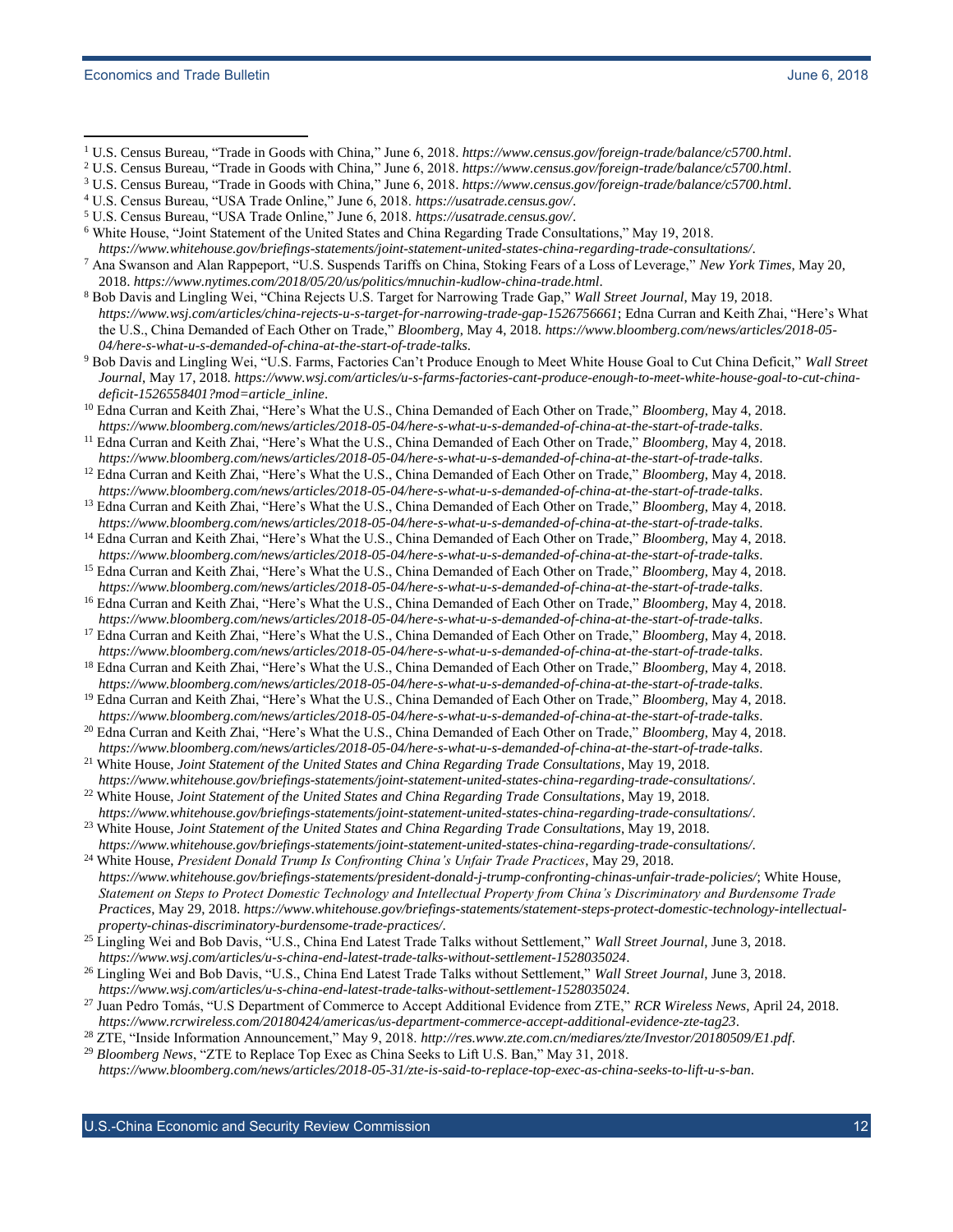- <sup>30</sup> Donald J. Trump (@realDonaldTrump), "President Xi of China, and I, are working together to give massive Chinese phone company, ZTE, a way to get back into business, fast. Too many jobs in China lost. Commerce Department has been instructed to get it done!" Twitter. May 13, 2018; U.S. Senate Appropriations, Subcommittee on Financial Services and General Government, *Treasury Department Fiscal Year 2019 Budget Request*, oral testimony of Steve Mnuchin, May 22, 2018. *[https://www.c-span.org/video/?445767-](https://www.c-span.org/video/?445767-1/treasury-secretary-steven-mnuchin-testifies-2019-budget) [1/treasury-secretary-steven-mnuchin-testifies-2019-budget](https://www.c-span.org/video/?445767-1/treasury-secretary-steven-mnuchin-testifies-2019-budget)*.
- <sup>31</sup> John D. McKinnon, "ZTE to Present Additional Evidence to Commerce Department," *Wall Street Journal*, April 20, 2018. *<https://www.wsj.com/articles/zte-to-present-additional-evidence-to-commerce-department-1524279855>*; Juan Pedro Tomás, "U.S. Department of Commerce to Accept Additional Evidence from ZTE," *RCR Wireless News*, April 24, 2018. *<https://www.rcrwireless.com/20180424/americas/us-department-commerce-accept-additional-evidence-zte-tag23>*.
- <sup>32</sup> Marco Rubio, "Rubio, Cornyn, Colleagues Urge Administration to Safeguard Critical Military and Dual-Use Technology from China," May 22, 2018. *<https://www.rubio.senate.gov/public/index.cfm/press-releases?id=75CDCB97-DDB3-4C6E-B2A2-658988FE3D2F>*.
- <sup>33</sup> U.S. Senate Committee on Banking, Housing, and Urban Affairs, S. 2098, May 22, 2018. *<https://www.banking.senate.gov/imo/media/doc/ROS18588.pdf>*.
- <sup>34</sup> John Roberts, "Trump Strikes Deal with China over ZTE," *Fox News*, May 25, 2018. *<http://www.foxnews.com/politics/2018/05/25/trump-strikes-deal-with-china-over-zte.html>*.
- <sup>35</sup> Ana Swanson, "Trump Administration Plans to Revive ZTE, Prompting Backlash," *New York Times*, May 25, 2018. *<https://www.nytimes.com/2018/05/25/us/politics/trump-trade-zte.html>*.
- <sup>36</sup> U.S. Department of Commerce, Bureau of Industry and Security, *Order Activating Suspended Denial Order Relating to Zhongxing Telecommunications Equipment Corporation and ZTE Kangxun Telecommunications Ltd.*, April 15, 2018. *[https://www.commerce.gov/sites/commerce.gov/files/zte\\_denial\\_order.pdf](https://www.commerce.gov/sites/commerce.gov/files/zte_denial_order.pdf)*.
- <sup>37</sup> Karen Freifeld, "Exclusive: U.S. May Soon Claim up to \$1.7 Billion Penalty from China's ZTE Sources," *Reuters*, June 1, 2018. *[https://www.reuters.com/article/us-usa-trade-china-zte-exclusive/exclusive-u-s-may-soon-claim-up-to-1-7-billion-penalty-from-chinas](https://www.reuters.com/article/us-usa-trade-china-zte-exclusive/exclusive-u-s-may-soon-claim-up-to-1-7-billion-penalty-from-chinas-zte-sources-idUSKCN1IX5T2)[zte-sources-idUSKCN1IX5T2](https://www.reuters.com/article/us-usa-trade-china-zte-exclusive/exclusive-u-s-may-soon-claim-up-to-1-7-billion-penalty-from-chinas-zte-sources-idUSKCN1IX5T2)*.
- <sup>38</sup> Karen Freifeld, "Exclusive: U.S. May Soon Claim up to \$1.7 Billion Penalty from China's ZTE Sources," *Reuters*, June 1, 2018. *[https://www.reuters.com/article/us-usa-trade-china-zte-exclusive/exclusive-u-s-may-soon-claim-up-to-1-7-billion-penalty-from-chinas](https://www.reuters.com/article/us-usa-trade-china-zte-exclusive/exclusive-u-s-may-soon-claim-up-to-1-7-billion-penalty-from-chinas-zte-sources-idUSKCN1IX5T2)[zte-sources-idUSKCN1IX5T2](https://www.reuters.com/article/us-usa-trade-china-zte-exclusive/exclusive-u-s-may-soon-claim-up-to-1-7-billion-penalty-from-chinas-zte-sources-idUSKCN1IX5T2)*.
- <sup>39</sup> Adam Behsudi, "Commerce: No Deal with ZTE Reached," *Politico*, June 5, 2018. *<https://subscriber.politicopro.com/trade/article/2018/06/commerce-no-deal-with-zte-reached-597794>*.
- <sup>40</sup> Hallie Gu and Tom Polansek, "China Retreats from U.S. Sorghum Probe amid Global Market Havoc," *Reuters*, May 17, 2018; Dominique Patton, "China Fans Trade Dispute with Hefty Deposit on U.S. Sorghum Imports," *Reuters*, April 17, 2018. *[https://www.reuters.com/article/us-usa-trade-china-sorghum/china-fans-trade-dispute-with-hefty-deposit-on-u-s-sorghum-imports](https://www.reuters.com/article/us-usa-trade-china-sorghum/china-fans-trade-dispute-with-hefty-deposit-on-u-s-sorghum-imports-idUSKBN1HO0TF)[idUSKBN1HO0TF](https://www.reuters.com/article/us-usa-trade-china-sorghum/china-fans-trade-dispute-with-hefty-deposit-on-u-s-sorghum-imports-idUSKBN1HO0TF)*.
- <sup>41</sup> U.S. Department of Agriculture Foreign Agricultural Service, *Global Agricultural Trade System Online*, April 12, 2018. *<https://apps.fas.usda.gov/gats/ExpressQuery1.aspx>*.
- <sup>42</sup> Catherine Boudreau, "How China Will Target U.S. Agriculture," *Politico*, April 4, 2018.
- <sup>43</sup> U.S. Department of Agriculture Foreign Agricultural Service, *Global Agricultural Trade System Online*, April 12, 2018. *<https://apps.fas.usda.gov/gats/ExpressQuery1.aspx>*; United States Census Bureau, *USA Trade Online*, April 12, 2018. *https://usatrade.census.gov/.*
- <sup>44</sup> China's General Administration of Customs via CEIC database.
- <sup>45</sup> Orange Wang, "China Orders Farmers to Grow More Soybeans despite Deal to Buy More Produce from U.S.," *South China Morning Post*, May 23, 2018.
- <sup>46</sup> Mario Parker, "China Shunning U.S. Soybeans on Trade Tensions, Bunge CEO Says," *Bloomberg*, May 2, 2018.
- <sup>47</sup> Tatiana Freitas, "China Food Giant Expands in Brazil," *Bloomberg*, May 9, 2018.
- <sup>48</sup> White House, "Joint Statement of the United States and China Regarding Trade Consultations," May 19, 2018.
- *<https://www.whitehouse.gov/briefings-statements/joint-statement-united-states-china-regarding-trade-consultations/>*.
- <sup>49</sup> Florence Tan et al., "China Signals to State Giants: 'Buy American' Oil and Grains," *Reuters*, May 23, 2018.
- <sup>50</sup> Hallie Gu and Dominique Patton, "In U.S. Soybean Splurge, Beijing Faces Tough Sell to Saturated Market," *Reuters*, May 25, 2018.
- <sup>51</sup> Orange Wang, "China Orders Farmers to Grow More Soybeans despite Deal to Buy More Produce from U.S.," *South China Morning Post*, May 23, 2018.
- <sup>52</sup> "China Soybean Planting 'Emergency' Declared," *Dim Sums*, May 5, 2018. *[http://dimsums.blogspot.com/2018/05/china-soybean](http://dimsums.blogspot.com/2018/05/china-soybean-planting-emergency.html)[planting-emergency.html](http://dimsums.blogspot.com/2018/05/china-soybean-planting-emergency.html)*.
- <sup>53</sup> Orange Wang, "China Orders Farmers to Grow More Soybeans despite Deal to Buy More Produce from U.S.," *South China Morning Post*, May 23, 2018.
- <sup>54</sup> "China Soybean Planting 'Emergency' Declared," *Dim Sums*, May 5, 2018. *[http://dimsums.blogspot.com/2018/05/china-soybean](http://dimsums.blogspot.com/2018/05/china-soybean-planting-emergency.html)[planting-emergency.html](http://dimsums.blogspot.com/2018/05/china-soybean-planting-emergency.html)*.
- <sup>55</sup> Ben Bland, Tom Hancock, and Bryan Harris, "China Wields Power with Boycott Diplomacy," *Financial Times*, May 3, 2017. *<https://www.ft.com/content/c7a2f668-2f4b-11e7-9555-23ef563ecf9a>*; Echo Huang, "China Inflicted a World of Pain on South Korea in 2017," *Quartz*, December 21, 2017. *[https://qz.com/1149663/china-south-korea-relations-in-2017-thaad-backlash-and-the-effect-on](https://qz.com/1149663/china-south-korea-relations-in-2017-thaad-backlash-and-the-effect-on-tourism/)[tourism/](https://qz.com/1149663/china-south-korea-relations-in-2017-thaad-backlash-and-the-effect-on-tourism/)*; J. Michael Cole, "China Bans Tour Groups to the Vatican and Palau, Two Diplomatic Allies of Taiwan," *Taiwan Sentinel*,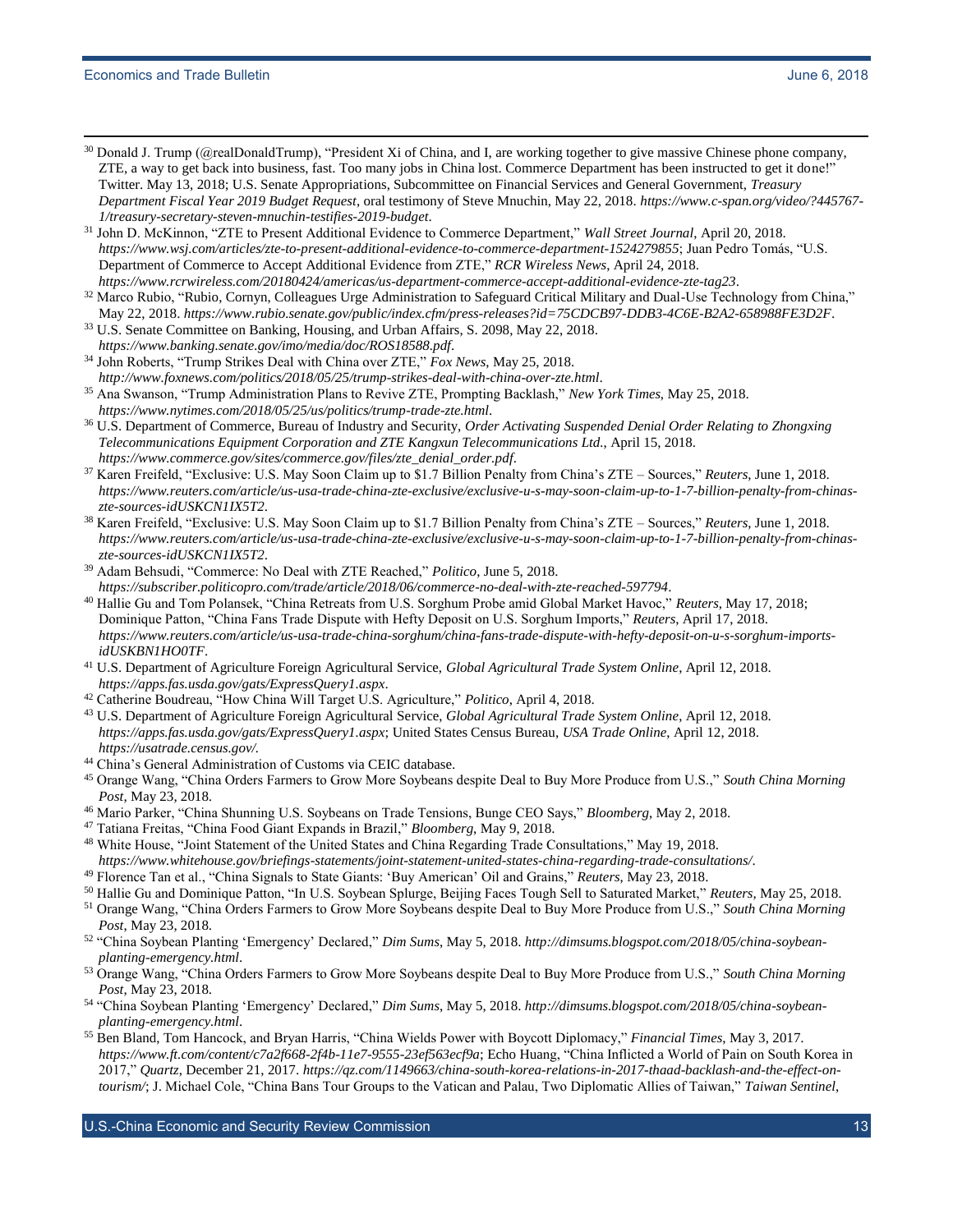November 23, 2017. *<https://sentinel.tw/china-bans-tour-vatican-palau/>*; Adam Jourdan, "China Tourism Body Backs Boycott of Japanese Hotel Group APA," *Reuters*, January 24, 2017. *<https://www.reuters.com/article/us-japan-china-hotel-idUSKBN1580QY>*.

<sup>56</sup> Keith Bradsher, "As China Puts Pressure on Taiwan, Signs of a U.S. Pushback," *New York Times*, February 22, 2018. *<https://www.nytimes.com/2018/02/22/world/asia/taiwan-us-china.html>*.

<sup>57</sup> Jessica Drum, "One China, Multiple Interpretations," *Party Watch Initiative*, December 28, 2017. *[https://www.ccpwatch.org/single](https://www.ccpwatch.org/single-post/2017/12/29/One-China-Multiple-Interpretations)[post/2017/12/29/One-China-Multiple-Interpretations](https://www.ccpwatch.org/single-post/2017/12/29/One-China-Multiple-Interpretations)*.

- <sup>58</sup> Wayne Ma, "Marriott Employee Roy Jones Hit 'Like.' Then China Got Mad," *Wall Street Journal*, March 3, 2018. *<https://www.wsj.com/articles/marriott-employee-roy-jones-hit-like-then-china-got-mad-1520094910>*; Pei Li and Brenda Goh, "Marriott International Apologizes for Questionnaire Gaffe in China," *Reuters*, January 11, 2018. *[https://www.reuters.com/article/china](https://www.reuters.com/article/china-marriott/marriott-international-apologises-for-questionnaire-gaffe-in-china-idUSL1N1P609V)[marriott/marriott-international-apologises-for-questionnaire-gaffe-in-china-idUSL1N1P609V](https://www.reuters.com/article/china-marriott/marriott-international-apologises-for-questionnaire-gaffe-in-china-idUSL1N1P609V)*.
- <sup>59</sup> Wayne Ma, "Marriott Employee Roy Jones Hit 'Like.' Then China Got Mad," *Wall Street Journal*, March 3, 2018. *<https://www.wsj.com/articles/marriott-employee-roy-jones-hit-like-then-china-got-mad-1520094910>*; Pei Li and Brenda Goh, "Shanghai Temporarily Closes Marriott Website in China after Questionnaire Gaffe," *Reuters*, January 11, 2018. *[https://www.reuters.com/article/us-china-marriott/shanghai-temporarily-closes-marriott-website-in-china-after-questionnaire-gaffe](https://www.reuters.com/article/us-china-marriott/shanghai-temporarily-closes-marriott-website-in-china-after-questionnaire-gaffe-idUSKBN1F00UT)[idUSKBN1F00UT](https://www.reuters.com/article/us-china-marriott/shanghai-temporarily-closes-marriott-website-in-china-after-questionnaire-gaffe-idUSKBN1F00UT)*; *Marriott China Observer*, "Marriott Agreed to Shut Down its Chinese Website for One Week. Two Months Later, It Returned – Missing a Key Feature," May 2, 2018. *[http://www.marriottchinaobserver.org/marriott-agreed-to-shut-down-its-chinese](http://www.marriottchinaobserver.org/marriott-agreed-to-shut-down-its-chinese-website-for-one-week-two-months-later-it-returned-missing-a-key-feature/#_edn2)[website-for-one-week-two-months-later-it-returned-missing-a-key-feature/#\\_edn2](http://www.marriottchinaobserver.org/marriott-agreed-to-shut-down-its-chinese-website-for-one-week-two-months-later-it-returned-missing-a-key-feature/#_edn2)*.
- <sup>60</sup> Pei Li and Brenda Goh, "Shanghai Temporarily Closes Marriott Website in China after Questionnaire Gaffe," *Reuters*, January 11, 2018. *[https://www.reuters.com/article/us-china-marriott/shanghai-temporarily-closes-marriott-website-in-china-after-questionnaire-gaffe](https://www.reuters.com/article/us-china-marriott/shanghai-temporarily-closes-marriott-website-in-china-after-questionnaire-gaffe-idUSKBN1F00UT)[idUSKBN1F00UT](https://www.reuters.com/article/us-china-marriott/shanghai-temporarily-closes-marriott-website-in-china-after-questionnaire-gaffe-idUSKBN1F00UT)*; Zhou Lin, "Investigation Launched into Marriott Hotel Listing Hong Kong, Macao, Taiwan, and Tibet as 'Countries,'" *Xinhua*, January 11, 2018. *<http://www.pzh.gov.cn/html/2018/0111/623274.html>*.
- <sup>61</sup> Rhys Dipshan, "China's Cybersecurity Law Isn't Just about Cybersecurity," *LegalTech News*, January 29, 2018. *<https://www.law.com/legaltechnews/sites/legaltechnews/2018/01/29/chinas-cybersecurity-law-isnt-just-about-cybersecurity/>*.
- <sup>62</sup> Didi Kirsten Tatlow, "Digital Paper in China Covers Contentious Issues, Now in English," *New York Times*, April 5, 2016. *<https://www.nytimes.com/2016/04/06/business/international/china-media-the-paper-english.html>*; Yao Xiaoyu, "The Official Websites of 24 Foreign Airline Companies Still List Hong Kong, Macao, Taiwan as Separate 'Countries,'" *The Paper*, January 13, 2018. *[https://www.thepaper.cn/newsDetail\\_forward\\_1948114](https://www.thepaper.cn/newsDetail_forward_1948114)*; Wayne Ma, "Delta, Zara and Medtronic Join Marriott in Beijing's Doghouse after Location Gaffes," *Wall Street Journal*, January 12, 2018. *[https://www.wsj.com/articles/delta-zara-and-medtronic-join-marriott-in](https://www.wsj.com/articles/delta-zara-and-medtronic-join-marriott-in-beijings-doghouse-after-location-gaffes-1515755791)[beijings-doghouse-after-location-gaffes-1515755791](https://www.wsj.com/articles/delta-zara-and-medtronic-join-marriott-in-beijings-doghouse-after-location-gaffes-1515755791)*; *The Paper*, "Shanghai Cyberspace Administration Orders Zara, Medtronic to Rectify and Correct Erroneous Taiwan-Related Information," January 12, 2018.
- *<http://www.shanghai.gov.cn/nw2/nw2314/nw32419/nw42830/nw42833/u21aw1282207.html>*. <sup>63</sup> Civil Aviation Administration of China, *Letter to United Airlines*, April 25, 2018. *[https://www.washingtonpost.com/r/2010-](https://www.washingtonpost.com/r/2010-2019/WashingtonPost/2018/05/05/Editorial-Opinion/Graphics/AirlineLetter.pdf) [2019/WashingtonPost/2018/05/05/Editorial-Opinion/Graphics/AirlineLetter.pdf](https://www.washingtonpost.com/r/2010-2019/WashingtonPost/2018/05/05/Editorial-Opinion/Graphics/AirlineLetter.pdf)*; Civil Aviation Administration of China, *Notice Requiring Foreign Airlines to Immediately Launch Self-Examination of Websites and Other Marketing Channels*, January 13, 2018. *[http://www.caac.gov.cn/XXGK/XXGK/TZTG/201801/t20180113\\_48647.html](http://www.caac.gov.cn/XXGK/XXGK/TZTG/201801/t20180113_48647.html)*.
- <sup>64</sup> Josh Rogin, "White House Calls China's Threats to Airlines 'Orwellian Nonsense,'" *Washington Post*, May 5, 2018. *<https://www.washingtonpost.com/news/josh-rogin/wp/2018/05/05/white-house-calls-chinas-threats-to-airlines-orwellian-nonsense/>*; Civil Aviation Administration of China, *Letter to United Airlines*, April 25, 2018. *[https://www.washingtonpost.com/r/2010-](https://www.washingtonpost.com/r/2010-2019/WashingtonPost/2018/05/05/Editorial-Opinion/Graphics/AirlineLetter.pdf) [2019/WashingtonPost/2018/05/05/Editorial-Opinion/Graphics/AirlineLetter.pdf](https://www.washingtonpost.com/r/2010-2019/WashingtonPost/2018/05/05/Editorial-Opinion/Graphics/AirlineLetter.pdf)*; White House, *Statement from the Press Secretary on China's Political Correctness*, May 5, 2018. *[https://www.whitehouse.gov/briefings-statements/statement-press-secretary-chinas](https://www.whitehouse.gov/briefings-statements/statement-press-secretary-chinas-political-correctness/)[political-correctness/](https://www.whitehouse.gov/briefings-statements/statement-press-secretary-chinas-political-correctness/)*.
- <sup>65</sup> Civil Aviation Administration of China, *Letter to United Airlines*, April 25, 2018. *[https://www.washingtonpost.com/r/2010-](https://www.washingtonpost.com/r/2010-2019/WashingtonPost/2018/05/05/Editorial-Opinion/Graphics/AirlineLetter.pdf) [2019/WashingtonPost/2018/05/05/Editorial-Opinion/Graphics/AirlineLetter.pdf](https://www.washingtonpost.com/r/2010-2019/WashingtonPost/2018/05/05/Editorial-Opinion/Graphics/AirlineLetter.pdf)*.
- <sup>66</sup> Civil Aviation Industry Credit Management Trial Measures (Min Hang Fa [2018] No. 136) §8(11), (China), November 6, 2017. *[http://www.caac.gov.cn/XXGK/XXGK/ZFGW/201711/t20171114\\_47571.html](http://www.caac.gov.cn/XXGK/XXGK/ZFGW/201711/t20171114_47571.html)*.
- <sup>67</sup> Civil Aviation Industry Credit Management Trial Measures (Min Hang Fa [2018] No. 136) §8, Section 3. (China), November 6, 2017. *[http://www.caac.gov.cn/XXGK/XXGK/ZFGW/201711/t20171114\\_47571.html](http://www.caac.gov.cn/XXGK/XXGK/ZFGW/201711/t20171114_47571.html)*.
- <sup>68</sup> Opinions Concerning Accelerating the Construction of Credit Supervision, Warning and Punishment Mechanisms for Persons Subject to Enforcement for Trust-Breaking (China), 2016. [Translation] *[https://chinacopyrightandmedia.wordpress.com/2016/09/25/opinions](https://chinacopyrightandmedia.wordpress.com/2016/09/25/opinions-concerning-accelerating-the-construction-of-credit-supervision-warning-and-punishment-mechanisms-for-persons-subject-to-enforcement-for-trust-breaking/)[concerning-accelerating-the-construction-of-credit-supervision-warning-and-punishment-mechanisms-for-persons-subject-to](https://chinacopyrightandmedia.wordpress.com/2016/09/25/opinions-concerning-accelerating-the-construction-of-credit-supervision-warning-and-punishment-mechanisms-for-persons-subject-to-enforcement-for-trust-breaking/)[enforcement-for-trust-breaking/](https://chinacopyrightandmedia.wordpress.com/2016/09/25/opinions-concerning-accelerating-the-construction-of-credit-supervision-warning-and-punishment-mechanisms-for-persons-subject-to-enforcement-for-trust-breaking/)*; Rogier Creemers, "China's Social Credit System: An Evolving Practice of Control," May 9, 2018. *[https://papers.ssrn.com/sol3/papers.cfm?abstract\\_id=3175792](https://papers.ssrn.com/sol3/papers.cfm?abstract_id=3175792)*.
- <sup>69</sup> White House, *Statement from the Press Secretary on China's Political Correctness*, May 5, 2018. *[https://www.whitehouse.gov/briefings](https://www.whitehouse.gov/briefings-statements/statement-press-secretary-chinas-political-correctness/)[statements/statement-press-secretary-chinas-political-correctness/](https://www.whitehouse.gov/briefings-statements/statement-press-secretary-chinas-political-correctness/)*.
- <sup>70</sup> Civil Aviation Administration of China, *Report on the State of Affairs of Relevant Foreign Airline Hong Kong, Macao and Taiwan-Related Website Rectifications*, May 25, 2018. *[http://www.caac.gov.cn/XWZX/MHYW/201805/t20180525\\_188212.html](http://www.caac.gov.cn/XWZX/MHYW/201805/t20180525_188212.html)*.
- <sup>71</sup> Mitsusada Enyo, "Muji Pulls Catalog in China That Left Disputed Islands off Map," *Asahi Shimbun*, January 31, 2018. *<http://www.asahi.com/ajw/articles/AJ201801310041.html>*; Sidney Leng, "Off the Charts: Why Chinese Publishers Don't Want Maps in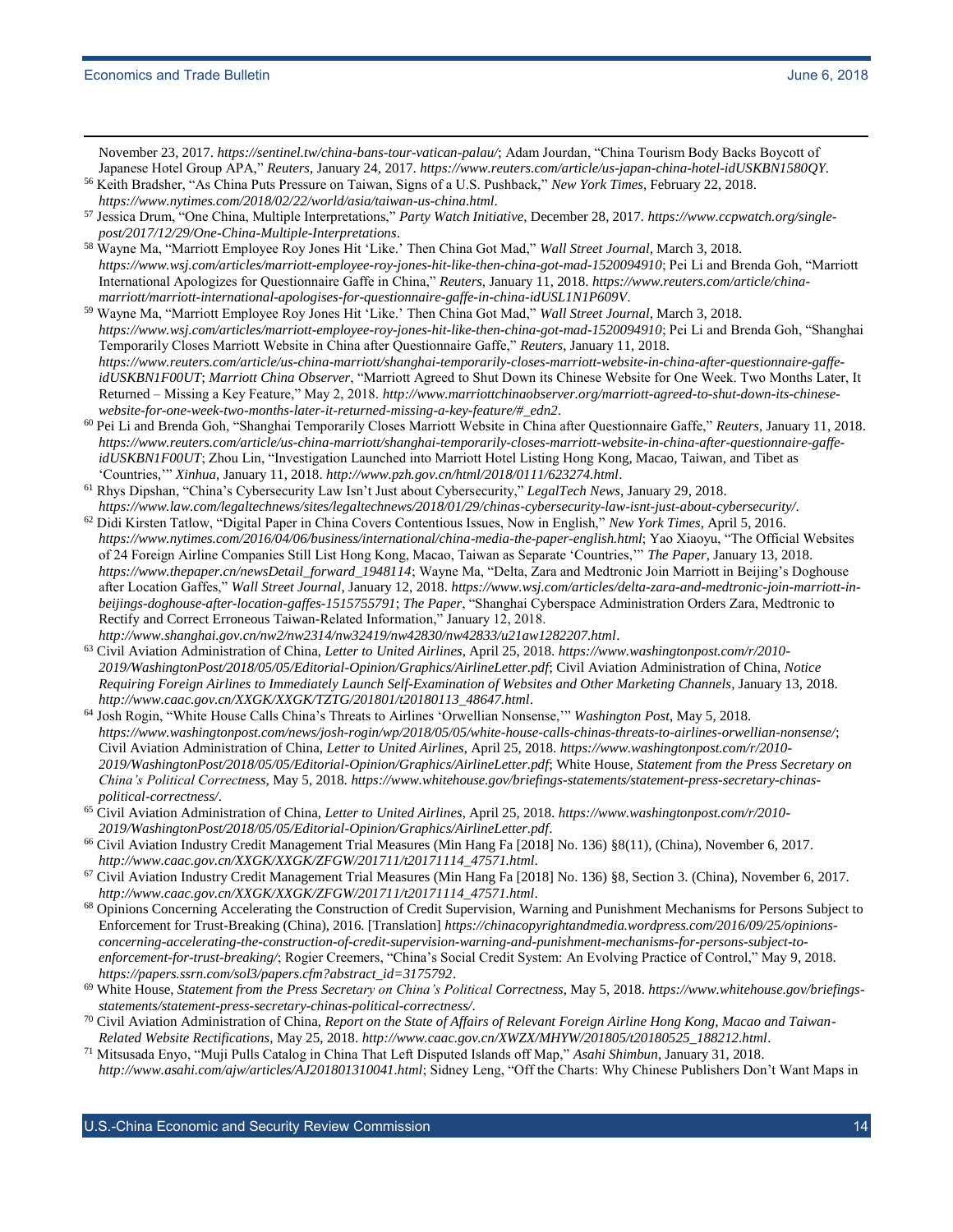Their Books," *South China Morning Post*, May 19, 2018. *[http://www.scmp.com/news/china/economy/article/2146876/charts-why](http://www.scmp.com/news/china/economy/article/2146876/charts-why-chinese-publishers-dont-want-maps-their-books)[chinese-publishers-dont-want-maps-their-books](http://www.scmp.com/news/china/economy/article/2146876/charts-why-chinese-publishers-dont-want-maps-their-books)*.

- <sup>72</sup> Mitsusada Enyo, "Muji Pulls Catalog in China That Left Disputed Islands off Map," *Asahi Shimbun*, January 31, 2018. *<http://www.asahi.com/ajw/articles/AJ201801310041.html>*; China National Administration of Surveying, Mapping and Geoinformation, *Report on Full Coverage Investigation and Remediation of "Problematic Maps" Special Action Cases (First Batch)*, January 29, 2018. *[http://www.nasg.gov.cn/zwgk/tzgg/201801/t20180129\\_402718.shtml](http://www.nasg.gov.cn/zwgk/tzgg/201801/t20180129_402718.shtml)*.
- <sup>73</sup> Tara Francis Chan, "China Is Cranking up its War of Words over Taiwan: It Just Slapped an Iconic Japanese Retailer with a \$30,000 Fine for Describing It as a Country," *Business Insider*, May 24, 2018. *[http://www.businessinsider.com/china-fined-muji-30000-for](http://www.businessinsider.com/china-fined-muji-30000-for-describing-taiwan-as-a-country-2018-5)[describing-taiwan-as-a-country-2018-5](http://www.businessinsider.com/china-fined-muji-30000-for-describing-taiwan-as-a-country-2018-5)*; Shanghai National Enterprise Credit Information Publicity System, *Shanghai Office of Industry and Commerce (2018) No. 320201710089*, March 22, 2018.
- *[http://www.sgs.gov.cn/notice/notice/view\\_punish?uuid=02e4817662715b46016281efd99e258c](http://www.sgs.gov.cn/notice/notice/view_punish?uuid=02e4817662715b46016281efd99e258c)*. <sup>74</sup> Shanghai Administration for Industry and Commerce Inspection Corps, *Administrative Penalty Decision: Shanghai Office of Industry and Commerce (2018) No. 320201710089*, March 22, 2018. *[http://www.sgs.gov.cn/notice/notice/view\\_punish?uuid=02e4817662715b46016281efd99e258c](http://www.sgs.gov.cn/notice/notice/view_punish?uuid=02e4817662715b46016281efd99e258c)*; Advertising Law, §9(4), (China), 2015. *[http://www.npc.gov.cn/npc/cwhhy/12jcwh/2015-04/25/content\\_1934594.htm](http://www.npc.gov.cn/npc/cwhhy/12jcwh/2015-04/25/content_1934594.htm)*.
- <sup>75</sup> Keoni Everington, "China Customs Destroys Taiwanese Products for Not Having 'Taiwan Area' Label," *Taiwan News*, January 16, 2018. *<https://www.taiwannews.com.tw/en/news/3342082>*.
- <sup>76</sup> U.S. Census Bureau, *USA Trade Online*, May 31, 2018. *[https://usatrade.census.gov](https://usatrade.census.gov/)*.
- <sup>77</sup> U.S. Census Bureau, *USA Trade Online*, May 31, 2018. *[https://usatrade.census.gov](https://usatrade.census.gov/)*.
- <sup>78</sup> U.S. Census Bureau, *USA Trade Online*, May 31, 2018. *[https://usatrade.census.gov](https://usatrade.census.gov/)*.
- <sup>79</sup> Brad W. Setser, "Auto Trade with China," *Council on Foreign Relations*, April 3, 2017. *<https://www.cfr.org/blog/auto-trade-china>*.
- <sup>80</sup> Brad W. Setser, "Auto Trade with China," *Council on Foreign Relations*, April 3, 2017. *<https://www.cfr.org/blog/auto-trade-china>*.
- <sup>81</sup> China Association of Automobile Manufacturers via CEIC database.
- 82 China Association of Automobile Manufacturers via CEIC database.
- <sup>83</sup> Li Fusheng and Chen Jia, "China to Slash Auto Tariffs," *China Daily*, May 22, 2018. *<http://www.chinadaily.com.cn/a/201805/22/WS5b03d2c8a3103f6866ee9e34.html>*.
- <sup>84</sup> Trefor Moss and Mike Colias, "China to Ease Rules on Foreign Auto Makers," *Wall Street Journal*, April 17, 2018. *<https://www.wsj.com/articles/china-to-ease-rules-on-foreign-auto-makers-1523963345>*.
- <sup>85</sup> *Xinhua*, "Economic Watch: China's Auto Tariff Cuts a Sign of Further Opening-Up," May 23, 2018. *[http://www.xinhuanet.com/english/2018-05/23/c\\_137200965.htm](http://www.xinhuanet.com/english/2018-05/23/c_137200965.htm)*.
- <sup>86</sup> Robert Ferris, "China Lowering Auto Tariffs Is No 'Breakthrough' in Tense Trade Talks with US," *CNBC*, May 22, 2018. *<https://www.cnbc.com/2018/05/22/china-lowering-auto-tariffs-is-no-breakthrough-in-trade-talks.html>*.
- <sup>87</sup> Trefor Moss, "China's Auto Market Slips into Slow Lane—Except for EVs," *Wall Street Journal*, January 11, 2018. *<https://www.wsj.com/articles/chinas-auto-market-slips-into-slow-laneexcept-for-evs-1515669639>*.
- <sup>88</sup> Trefor Moss, "China's Auto Market Slips into Slow Lane—Except for EVs," *Wall Street Journal*, January 11, 2018. *<https://www.wsj.com/articles/chinas-auto-market-slips-into-slow-laneexcept-for-evs-1515669639>*.
- <sup>89</sup> *Reuters*, "China Auto Market Growth Set to Slow to 3 Percent in 2018: Industry Body," December 13, 2017. *[https://www.reuters.com/article/us-china-autos/china-auto-market-growth-set-to-slow-to-3-percent-in-2018-industry-body](https://www.reuters.com/article/us-china-autos/china-auto-market-growth-set-to-slow-to-3-percent-in-2018-industry-body-idUSKBN1E806P)[idUSKBN1E806P](https://www.reuters.com/article/us-china-autos/china-auto-market-growth-set-to-slow-to-3-percent-in-2018-industry-body-idUSKBN1E806P)*.
- <sup>90</sup> *Reuters*, "China Auto Market Growth Set to Slow to 3 Percent in 2018: Industry Body," December 13, 2017. *[https://www.reuters.com/article/us-china-autos/china-auto-market-growth-set-to-slow-to-3-percent-in-2018-industry-body](https://www.reuters.com/article/us-china-autos/china-auto-market-growth-set-to-slow-to-3-percent-in-2018-industry-body-idUSKBN1E806P)[idUSKBN1E806P](https://www.reuters.com/article/us-china-autos/china-auto-market-growth-set-to-slow-to-3-percent-in-2018-industry-body-idUSKBN1E806P)*.
- <sup>91</sup> Shunsuke Tabeta, "China Keeps Crown as Top Auto Market Despite Slowdown," *Nikkei*, January 12, 2018. *<https://asia.nikkei.com/Spotlight/Electric-cars-in-China/China-keeps-crown-as-top-auto-market-despite-slowdown2>*.
- <sup>92</sup> China Association of Automobile Manufacturers via CEIC database.
- 93 China Association of Automobile Manufacturers via CEIC database.
- <sup>94</sup> Trefor Moss, "China's Auto Market Slips into Slow Lane—Except for EVs," *Wall Street Journal*, January 11, 2018. *<https://www.wsj.com/articles/chinas-auto-market-slips-into-slow-laneexcept-for-evs-1515669639>*.
- <sup>95</sup> Keith Bradsher, "China Cuts Car Tariffs, in a Small Offering to the U.S. on Trade," *New York Times*, May 22, 2018. *<https://www.nytimes.com/2018/05/22/business/china-cuts-auto-tariffs.html>*.
- <sup>96</sup> Keith Bradsher, "China Cuts Car Tariffs, in a Small Offering to the U.S. on Trade," *New York Times*, May 22, 2018. *<https://www.nytimes.com/2018/05/22/business/china-cuts-auto-tariffs.html>*.
- <sup>97</sup> Patrick Gillespie, Peter Valdes-Dapena, and Chris Isidore, "How American Cars Are Really Sold in China," *CNN Money*, April 10, 2018. *<http://money.cnn.com/2018/04/10/news/economy/china-cars-tariffs/index.html?iid=EL>*.
- <sup>98</sup> General Motors, "About GM China." *<http://www.gmchina.com/company/cn/en/gm/company/about-gm-china.html#/>*.
- <sup>99</sup> General Motors, "About GM China." *<http://www.gmchina.com/company/cn/en/gm/company/about-gm-china.html#/>*.

<sup>100</sup> Ford Motor Company, "Ford Sold Nearly 1,200,000 Vehicles in China in 2017."

*<http://s22.q4cdn.com/857684434/files/MSR/2017/12/ford-sold-nearly-1200000-vehicles-in-china-in-2017.pdf>*.